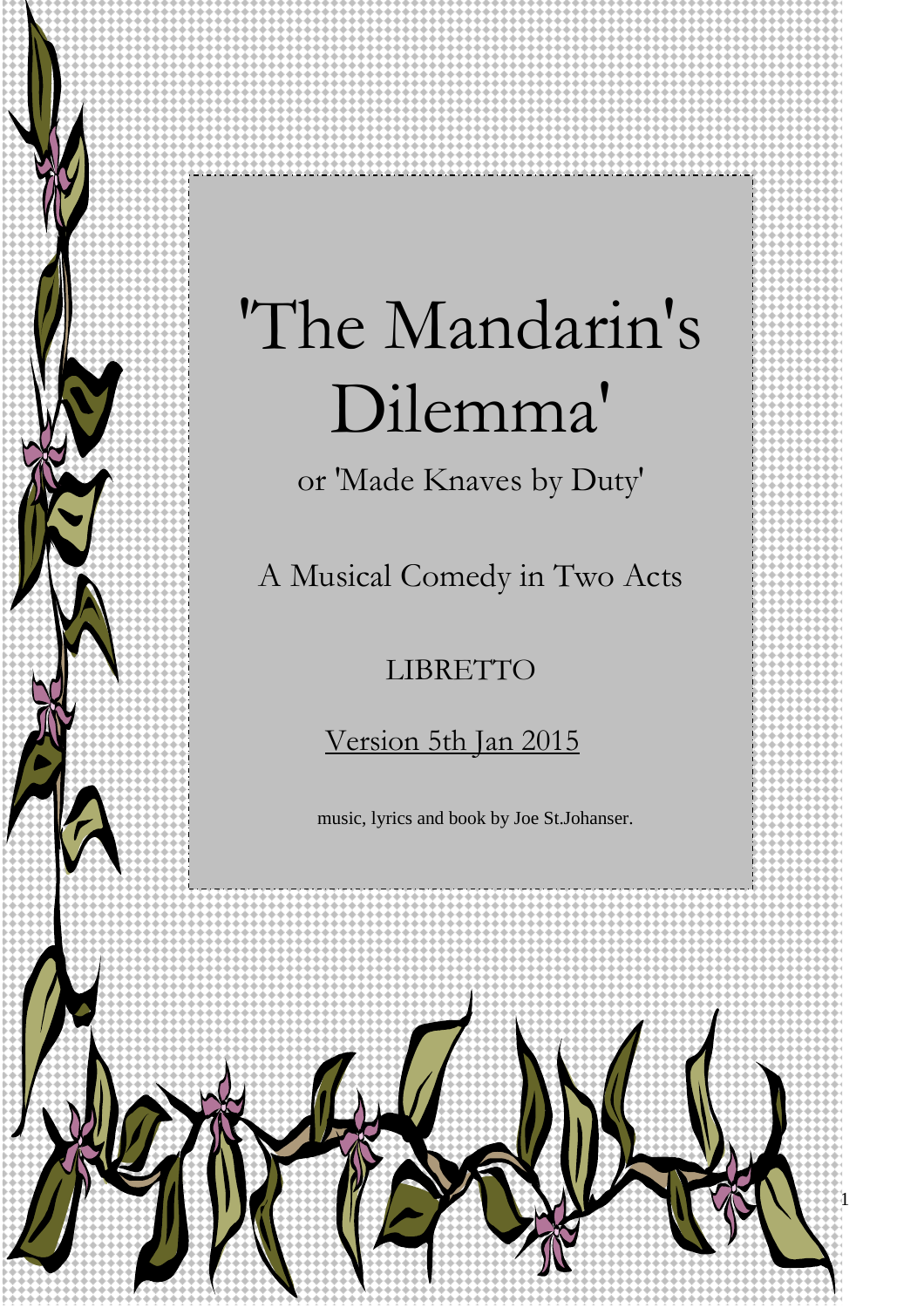# The Mandarin's Dilemma

# **or 'Made Knaves by Duty'**

a musical comedy in 2 acts

music, lyrics and book by Joe St.Johanser

All rights reserved.

 This publication may not be resold or let on hire, and no part of it may be reproduced

or transmitted by any means without the written permission of the copyright holder

©

Robosoft Music Productions Ltd 2015

**Version 5th January 2015**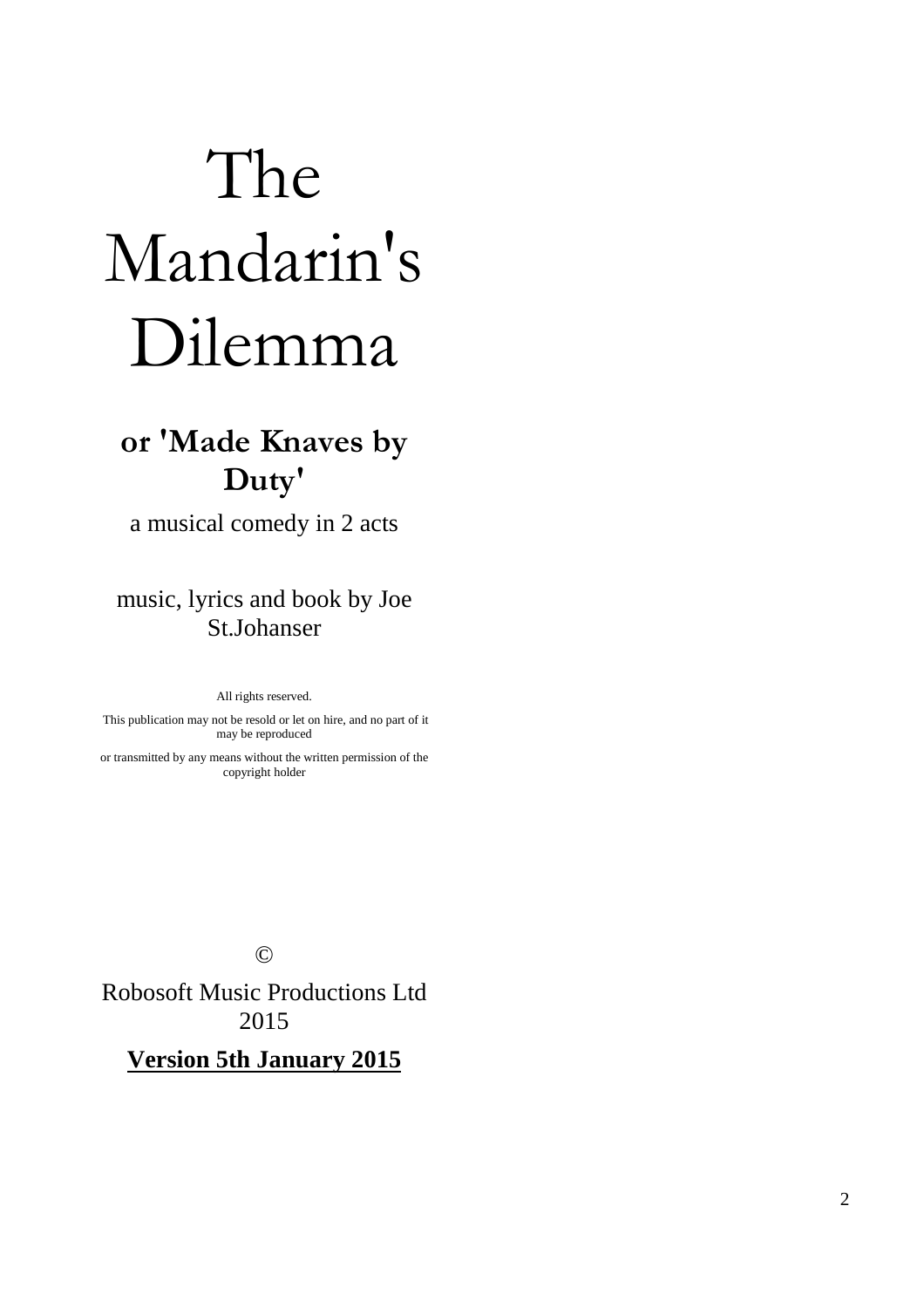## **CHARACTERS**

## Helena Besty

Assistant Principal Cabinet Office - An ambitious and determined young Mandarin

## Bernard Haplesser

Parliamentary Adviser to the PM - a frightfully intellectual but shy young man

## Rumena Haaridan

Deputy Leader of the Opposition - Glamourous, sexy, power mad and deadlier than the male.

## Gordon Blackead

Prime Minister - Charismatic megalomaniac.

## Sir Tristram Seville

Permanent Secretary to the Cabinet - an aging Mandarin.

## Sir Norman Persimmon

Permanent Secretary Foreign Office - a Mandarin.

## General Sir Jock Stirrup

Commander of Her Majesty's Army Land Forces

## Captain Jill Bobbitt

Feisty young Captain - aide to General Stirrup

Jemima Peacegirdle Probing TV journalist

## Magdalene Bodge

The Leader of Her Majesty's Loyal Opposition

## Chorus and Dancers

MPs, Journalists, Waiters, TV Crew, Cleaners, Military, Fashion Models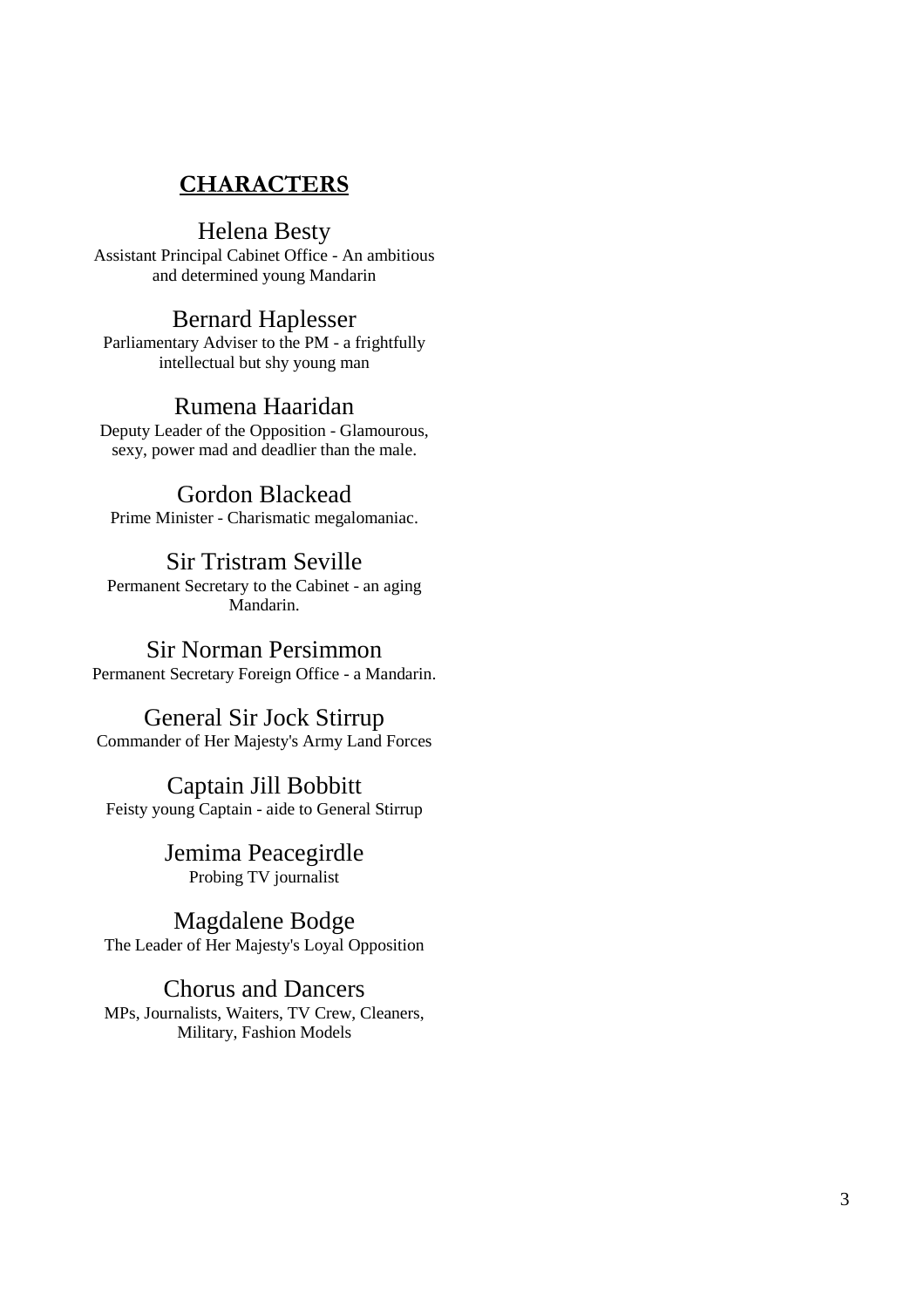## **SCENES**

#### ACT ONE

Scene 1. A fast jet above the Atlantic and a motorbike on a landing field

Scene 2. Sir Tristram's office in Whitehall and the House of Commons

Scene 3. An expensive restaurant

Scene 4. The lobby of the House of Commons and a corridor of power adjacent.

Scene 5. The War Room.

Scene 6. Bernard Haplesser's office

## ACT TWO

Scene 1. A fashion show catwalk

Scene 2. Dressing room at the fashion show

Scene 3. The War Room

Scene 4. Sir Tristram's office in Whitehall

Scene 5. A corridor of power adjacent to the lobby of the House of Commons

Scene 6. Rumena Haaridan's office

Scene 7. A box for the Ballet at the Opera House.

Scene 8. The lobby of the House of Commons and a corridor of power adjacent.

Scene 9. The lobby of the House of Commons and a corridor of power adjacent.

Scene 10. the House of Commons

Scene 11. Sir Tristram's (now Helena Besty's) office in Whitehall

Time: The present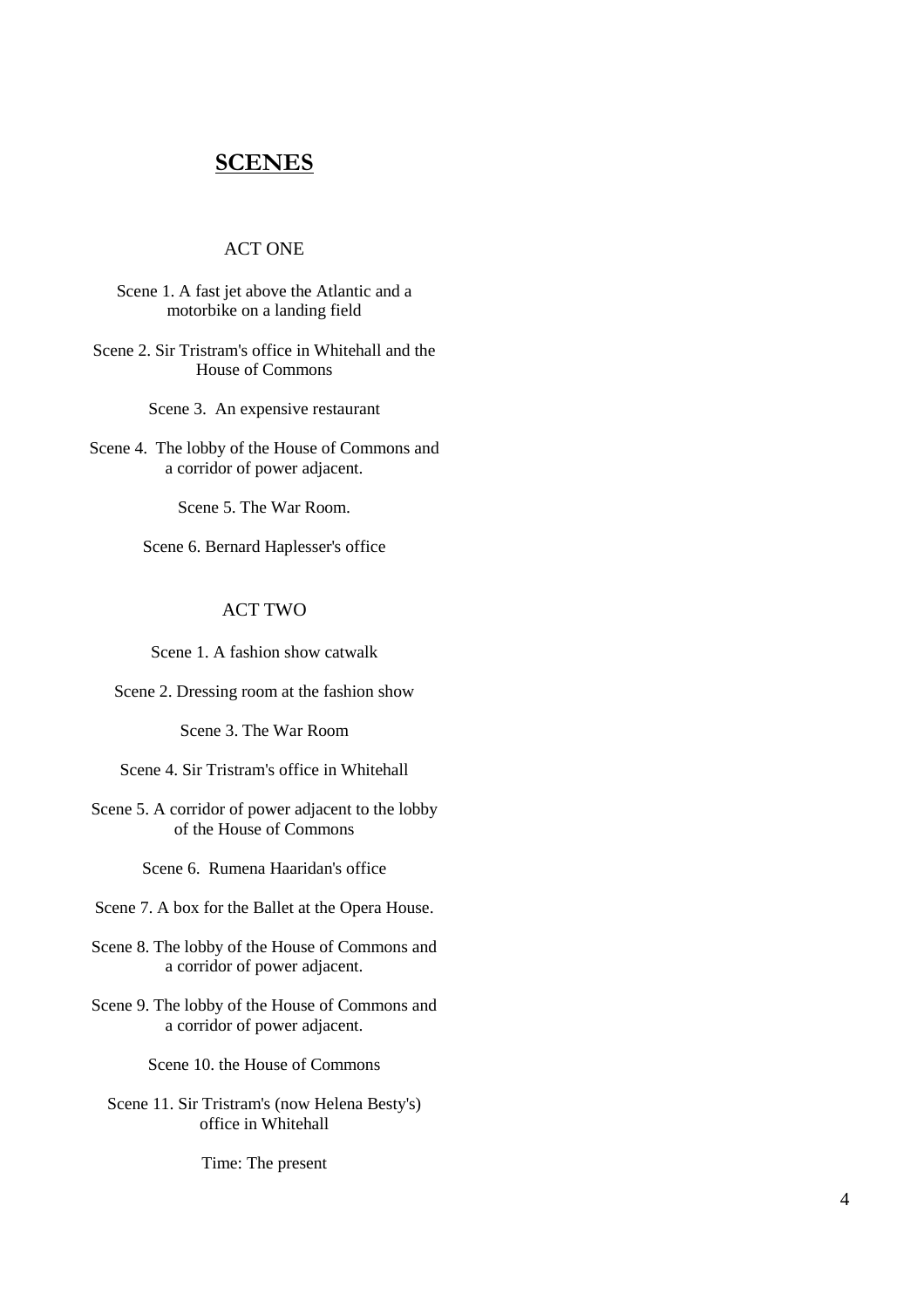## **MUSICAL NUMBERS**

#### ACT ONE

1a. and 1b. Opening (Gen. Sir Jock Stirrup, Capt. Jill Bobbitt) 2. Intermezzo One 3. Yahboo Chorus (Gordon Blackead, Rumena Haaridan, The Speaker, Chorus of MPs) 4. 'I believe I have mastered the art' (Helena Besty) 5. Intermezzo Two 6. Bernard's Soliloquy and Tete a Tete Duet (Bernard Haplesser, Helena Besty) 7. 'You know too well this job' (Bernard Haplesser, Helena Besty) 7b. Intermezzo Three 8. 'The Mandarin's Club' (Sir Tristram Seville, Sir Norman Persimmon) 9. Dance of the TV Crew (TV Crew and Chorus of Journalists) 10. TV Interview music (Rumena Haaridan, Jemima Peacegirdle) 11. 'The Other Place' (Rumena Haaridan) No 12 Intermezzo Four 13a. Sextet 'The thin red line' (Capt. Jill Bobbitt, Gen. Sir Jock Stirrup, Quartet of Officers) 14. Intermezzo Five 15. 'You know that I admire' (Bernard Haplesser, Helena Besty) 16. Chorus 'Let off the leash the dogs of war' (Gordon Blackead, Chorus of Warlike Soldiers and Citizens)

#### ACT TWO

17. Fashion Dance (MPs, Journalists, Fashion Models, Rumena Haaridan, Jemima Peacegirdle,Helena Besty) 18. Intermezzo Dressing room music (Fashion Models, Bobby the Dresser, Rumena Haaridan, Helena Besty) 19a. and 19b. Intermezzo Six 20. Radio Music (Gen. Sir Jock Stirrup, Capt. Jill Bobbitt, Marine Commando Captain, Officers) 21. Intermezzo Seven 22. Mandarin's Dilemma Trio (Sir Tristram Seville, Sir Norman Persimmon, Helena Besty) 23. Intermezzo Eight No 24 The Seduction (Rumena Haaridan, Gordon Blackead)

25a. and 25b. Ballet on the brink (Sir Tristram Seville, Sir Norman Persimmon) 26. TV Crew second dance (TV Crew and Chorus of Journalists, Jemima Peacegirdle, Gordon Blackead) 27a and 27b.. Intermezzo Nine 28. Animal Chorus (The Leader of the Opposition, Rumena Haaridan, The Speaker, Chorus of MPs) 29. Here I sit (Helena Besty)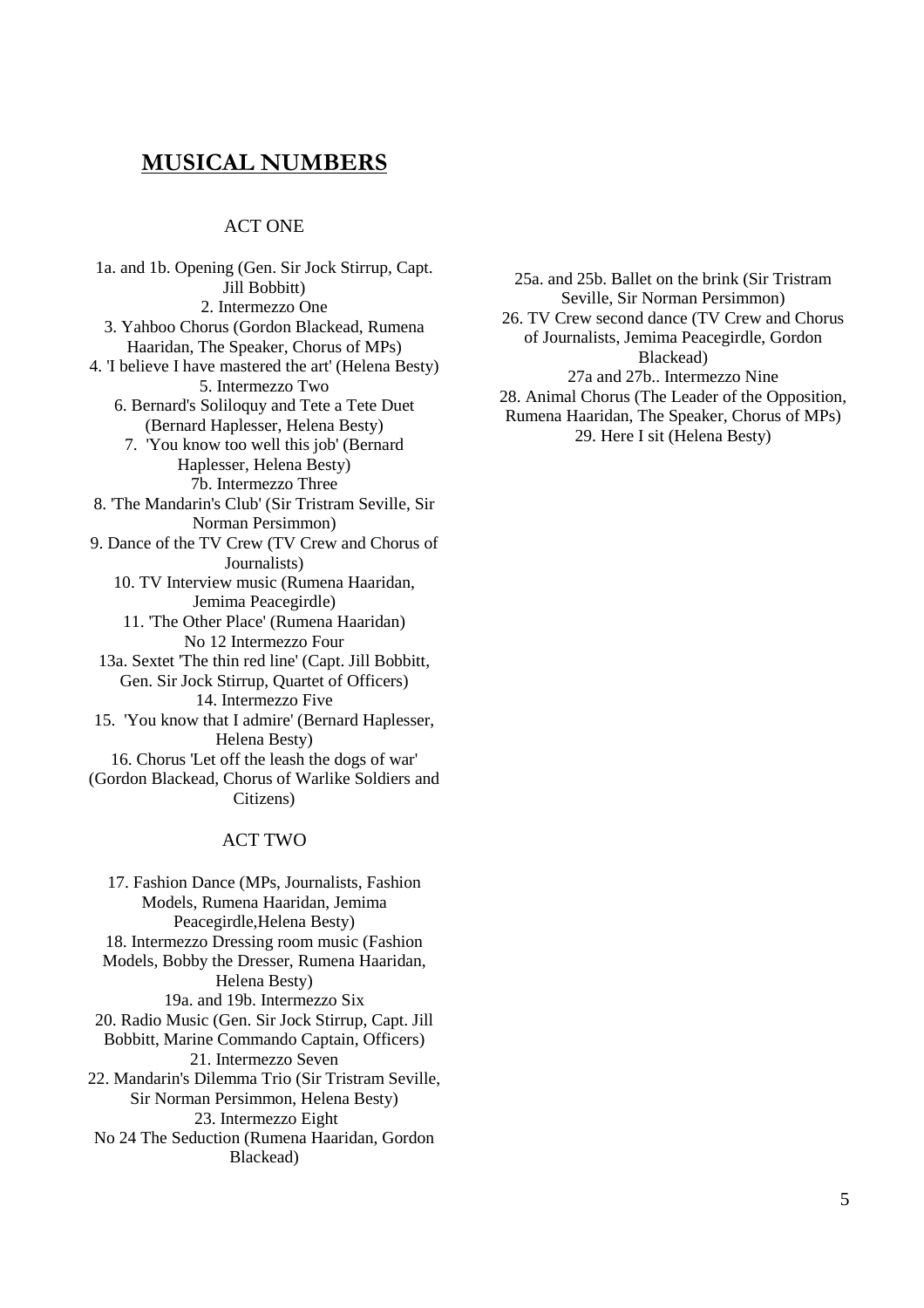## **ACT 1**

## **Scene 1**

*Scene is the tiny rear cockpit of a fast jet flying at Mach 3.2 above the Atlantic . The sun glitters off the silver sea in which are studded the emerald green jewels of the British Isles, seen through grey-white billows of cumulus. We also see a motor bike waiting at the landing field.* 

#### **Music No. 1a**

The general is sitting cramped and uncomfortable in his fast jet flyng suit and helmet. He raise his hand to his face mask and triggers the coms link

*GENERAL SIR JOCK STIRRUP* 

Captain Bobbitt ... Captain do you read me? .... aargh!

The general is surprised and discomforted by a sudden flick diving bank to the left that tights the harness around his aged midriff.

#### *CAPTAIN JILL BOBBITT*

Loud and clear sir. I'm standing ready at Mildenhall on the runway. I've got a bike and you will be riding pillion I'm afraid. Sorry about that.

#### *GENERAL SIR JOCK STIRRUP*

Yes that's better. Yes - I'm not looking forward to the pillion seat - I'm just coming up to the British Isles - ETA 4 minutes according to the pilot - he says there'll be a few broken windows along the south coast with the sonic boom we are generating - Mach 3.2 apparently - Washington London door to door in 4 hours they promised me - that's classified by the way - the Americans don't want anyone to know how fast their latest recce plane is - aargh!

The general is surprised again by another sharp manoevre.

*CAPTAIN JILL BOBBITT* 

General?

#### *GENERAL SIR JOCK STIRRUP*

God Almighty! ... no I'm fine, this damn pilot is not feeling a thing ... yes yes.. I confirm your orders - get me to the War Room in minimum time - your motorbike leg is within the four hours...short of killing us both Bobbitt!...

#### *CAPTAIN JILL BOBBITT*

Wilco sir. I'll get you there. Very low prob of death. Ha ha.

#### *GENERAL SIR JOCK STIRRUP*

Yes. But not zero eh Captain?...they've got the sigint stacked up waiting for us. All I know for now is what's on the news channels. That bloody Gondwana Great Leader bozo has done it at last and invaded his neighbour and our oilfield...

#### **Music No. 1b**

Lights fade - time passes - Captain Bobbitt ready with the motorbike as the General hurries in, puts on helmet and climbs aboard. The bike roars off and London flashes past ..

#### *CAPTAIN JILL BOBBITT*

*[shouting]* Hold tight sir! Round my waist not my tits if you can manage it!

#### *GENERAL SIR JOCK STIRRUP*

*[shouting]* Ever been to Gondwana Bobbitt? Bloody hellhole!... For God's sake Captain don't kill me off or they'll have General Hapstead running the war!

as the scene fades to black and tabs in .

#### **Music No. 2 Intermezzo One**

and then tabs open to

## **Scene 2**

## *Sir Tristram's office in Whitehall*

 *A deep yellow shaft of dusty sunlight angles through the tall windows and falls across a large old fashioned desk, with its green Morocco leather inlay that has protected the top since it was new in Gladstone's time. Sir Tristram Seville, a tall, elegant figure with silver grey hair swept back in distinguished wings at the sides of his narrow face, neatly bookending his eagle's beak of a nose, is sitting in a winged chair. Helena Besty, a neat very pretty young woman with shiny, clean-as-a-whistle blonde tresses is sitting silent and upright in the dark corner away from the sunlight, her knees demurely together.*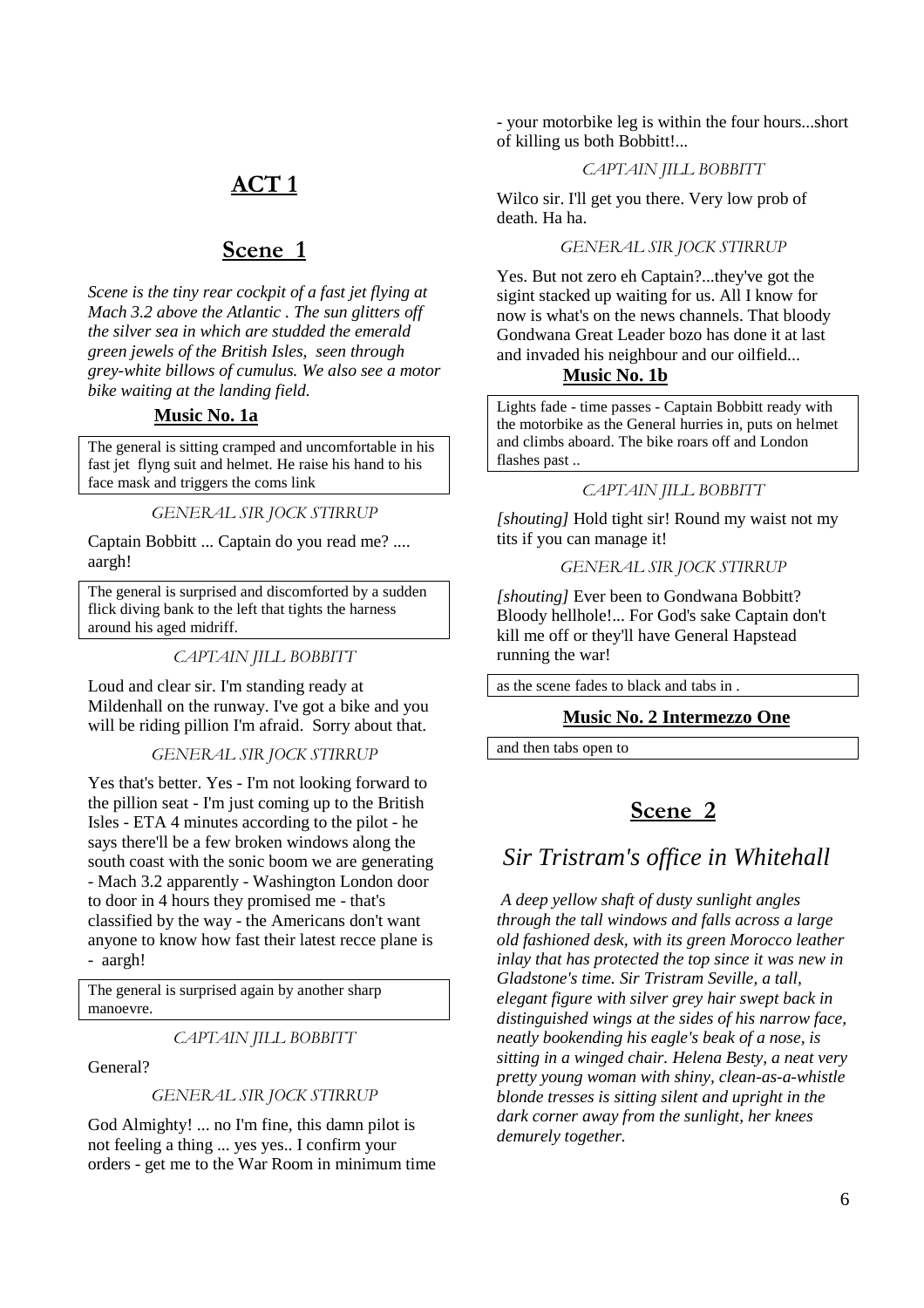Sir Tristram Seville rises from his winged chair and steps the few paces needed to reach the large TV screen [very large gauze upstage on rostrum]. He adjusts the screen to avoid the sun's brightness [lights up on gauze]. He returns to his chair and sits frowning at the screen, on which plays out [in silent mime] this week's episode of the ceremonial soap opera that is Prime Minister's Questions in the Commons.

#### *SIR TRISTRAM*

'God Almighty - what is that pillock doing now?'

#### *HELENA BESTY*

He's only trying to do what you told him to do Sir Tristram.

#### *SIR TRISTRAM*

'Don't remind me. Why didn't you stop me?'

#### *HELENA BESTY*

I did try - you called me a foolish young woman.

#### *SIR TRISTRAM*

'As I recall it I called you a silly cow - for which bétise I now apologise.

Nevertheless you should have stopped me. I was wrong.

A rare outcome of course, but even Her Majesty's hand selected Permanent Secretary may occasionally cock things up.

I should have delivered my thoughts personally rather than using that confounded texting phoning machine you gave me - damn stupid name - Eye something.. Eyeplod, Eyeplant, Eggplant...'

Sir Tristram waves his elegant cuffed hands in the air as he despairs of remembering the esoteric name. Helen, suitably chastened at the memory of her failed attempt to bring a modern communication device into the office, says nothing.

'And now he's cocking it up. Bloody Gondwanaland! Bloody mad President! **Music No. 3 'Yahboo chorus'**

The TV noise suddenly increases as Sir Tristram works the remote [full lights on gauze for the number which bursts out of mime into full throated roar]. Much movement of members - bobbing up and down, wrestling with neighbours, behaving like animals.

 Bloody stupid invasion! Bloody nuisance election!'

#### *CHORUS*

Mister Speaker, Mister Speaker Would you please notice me. I've been bobbing up and down right here Since I came at half past three. It's really most undignified Looking like I need to pee.

#### *GORDON BLACKEAD*

The House must listen carefully To the proposals that I make. We must resist the aggressive acts Of this mad potentate. Appeasement cannot be condoned - For all our childrens' sake!

#### *CHORUS*

Mister Speaker, Mister Speaker, Have I caught your eye at last? I'm sorry but it's been six hours Since I ate my last repast. I really should have eaten more, I hadn't planned to fast.

#### *RUMENA HAARIDAN*

This disgraceful muddle shows (It isn't any wonder), You boom and blast and long to hear The sound of cannon thunder Yet what we hear is by all accounts A most appalling blunder.

#### *CHORUS*

Mister Speaker, Mister Speaker, I'll try just once again. I really need to speak you see, I have to make it plain, My belly and my bladder They just can not stand the strain!

#### *MR SPEAKER*

Order, order, honourable members! The House must remember we're on TV. Whatever your passion, whatever your fire,

I pray you all to listen to me. These animal noises are really not funny, Our behaviour is up there for all to see!

#### *CHORUS*

Yah boo! yah boo! and sucks to you! We love to berate and castigate, We've already named this Gondwanagate. Na, na, na, na na! Moo!

Chorus freeze. Lights down on the gauze as Sir Tristram turns the TV down and off.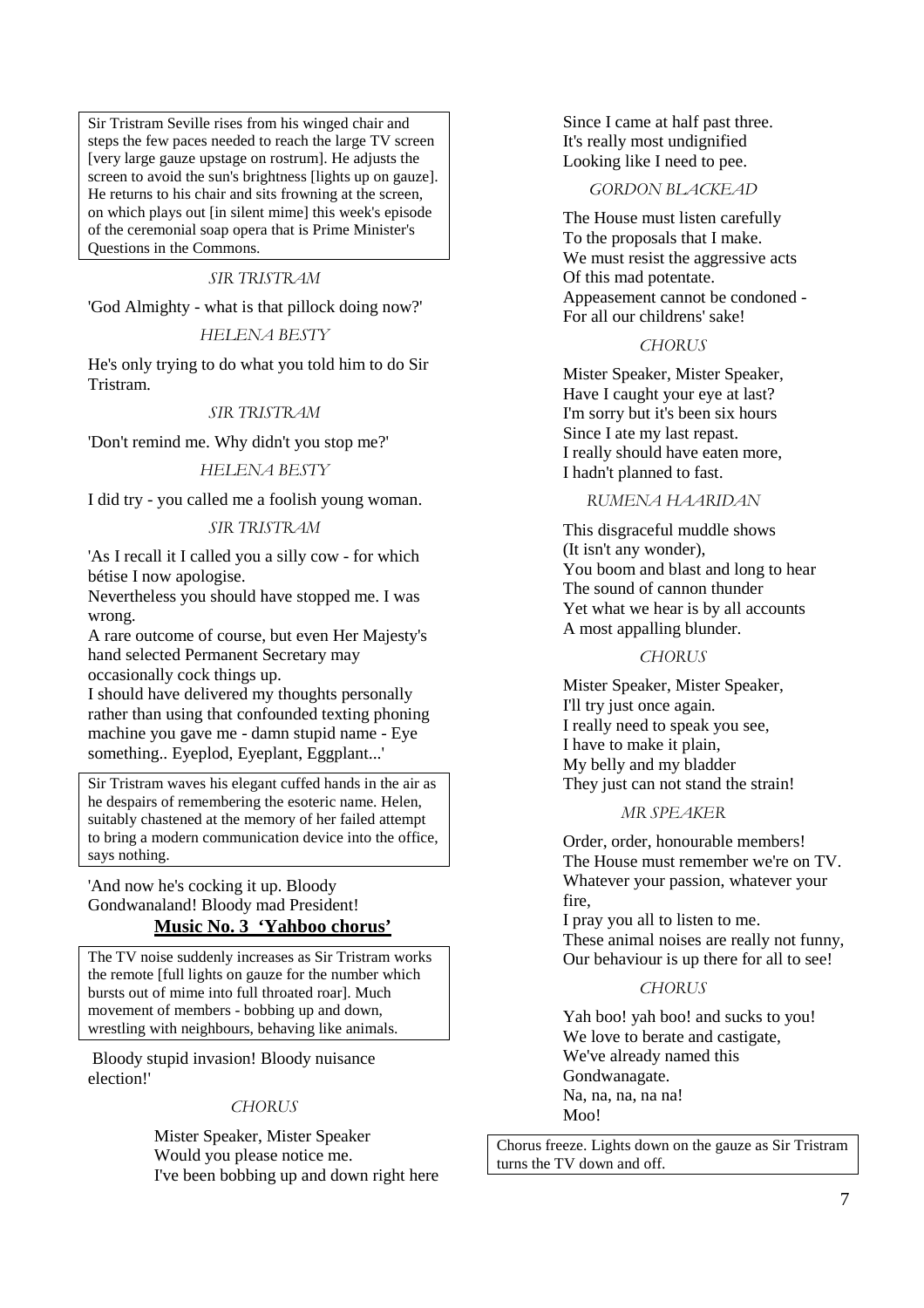#### *HELENA BESTY*

I hate that animal howling. It gets worse with this election fever. It never seems to improve. If only there were more women in parliament debate would be more civilised.

#### *SIR TRISTRAM*

Helen my dear, I entirely agree. As usual you are correct in your view. I don't know if you have noticed, but the Right Honourable Leader of the Opposition is a woman, and so is her Shadow Chancellor - Ms. Rumena Haaridan - they of course hate each other.

#### *HELENA BESTY*

Yes. Yes they do. But the baying chorus behind them is solidly male. Never mind, Sir Tristram, I'll take Bernard to dinner and see if I can persuade him to attempt a rescue.

#### *SIR TRISTRAM*

Ah yes. The Prime Minister's speechwriter - your poetry loving boyfriend - how convenient. If only it were you in distress my dear, rather than our people in Gondwanaland, I'm sure your boyfriend would wish to help. But with the election imminent he will surely be focussed on his day job writing the Prime Minister's speeches... even more than on his vain attempt to write one decent poem.

Sir Tristram laughs sarcastically. Helena looks sweetly at him, rises neatly to her feet and marches out of the room, already reaching for her mobile and starting to text a message.

Even with your ineffable charm you may find him hard to persuade.

blackout on Sir T lights up on Helen centre stage

## **Music No. 4 - I believe I have mastered the art**

*HELENA BESTY* 

I believe I have mastered the art Of persuading my boyfriend Bernard To do my bidding.

I remember well that little girl, Fond of twisting my Papa round my thumb; To do my bidding

Learning I had girl power. Papa called me 'little flower.' Now somewhat older, No longer little, But not yet old .

I believe I have mastered the art Of persuading my chiefs and colleagues To do my bidding.

A charming smile; now there's power: Soft golden hair; some hair power. Shapely bump of a female rump; Now there's power!

Feminism, gender equality; Positive discrimination Was positive for me.

I'm near my destination And now I can see The topmost twig Of the Mandarin's tree. Now there's power!

Holds pose, contemplating her success to date, then exits. Tabs start in.

#### **Music No. 5 - Intermezzo Two**

## **Scene 3**

*Later that evening in an expensive St.James restaurant close to Whitehall. Soft pink lampshades cast an expensive, romantic light, with pools of shadow between each table, as they are intended to do, making it hard to see clearly. The heavy, white table-linen and elegant modern cutlery befit the well-starred reputation of the establishment. Bernard Haplesser, a tall, thin pale young man, handsome enough in a slightly lopsided fashion, with dark hair falling across his broad forehead, is sitting at one of the tables* 

#### **Music No. 6- Bernard's Soliloquy and Tete a Tete Duet**

He takes a drink, feels the burn - reaches across the table for his still cold bottle of Pils- pours a little more into his rapidly warming glass - pulls a slim, black notebook from his inside jacket pocket, opens it to the page where his half finished poem was scribbled and sucks the end of his gold propelling pencil. He had always thought it was helpful to work with elegant tools. He begins to write. The pencil lead snaps. Alas for elegance. Quick, before the thought should vanish - he unscrews more lead from the pencil and writes a line, musing to himself.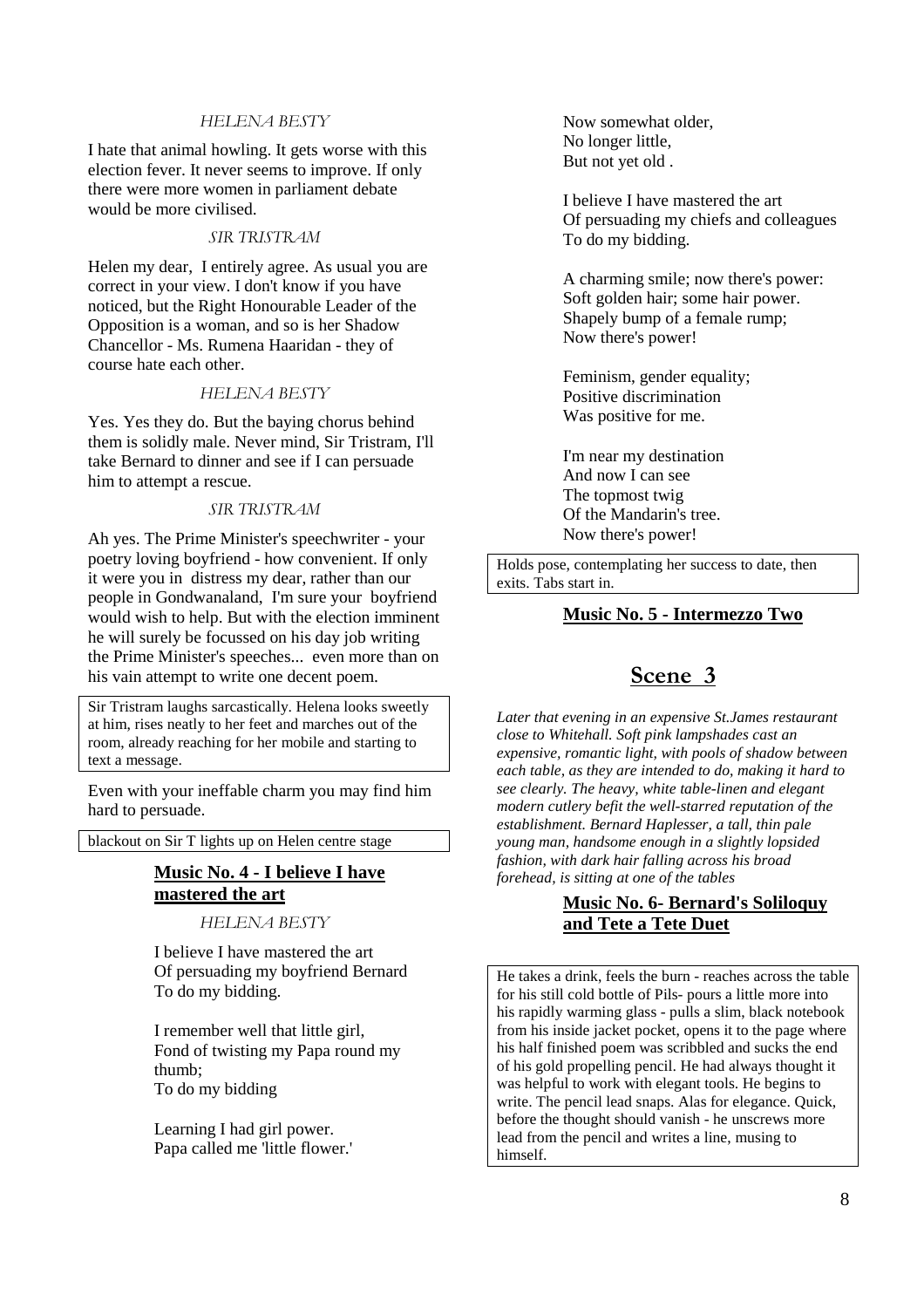#### *BERNARD HAPLESSER*

'No sign of her... Hope she gets here before I need another Pils... I'll need a clear head with her... I've got time to wait... I should use it... perhaps I can get another line of my poem ...

"Truth is beauty - beauty truth - That is all ye know And all ye need to know". A precise statement. A famous line. But what does it mean?

 Poor Keat's famous line... An abundance of thought for the mind

 If words are to carry their normal meaning... it means that science and mathematics are beautiful and nothing else is. Keats denies the beauty of art, music, and of poetry? Surely not.

A puzzle beyond me... I am a poet... I'll cling to that.

 Helen enters walking confidently through the restaurant, side-slipping past the other tables with a little smile on her lips. She wears - of course - a little black dress - that showcases the neat, firm roundness of her figure. Her shiny blonde hair also neat behind a black hair band.

> Here she comes. Now there is beauty. Beauty in glorious technicolour. But truth? Ha! Hello Helena.

#### *HELENA BESTY*

'Darling Bernard. How lovely to see you!'

Bernard leaps up and enjoys the little hug and the airkisses. She unhurriedly offers him both cheeks. She smells wonderful. His loins feel the burn as the scent and feel of her hits the spot. He backs away. His brain a mushy putty. Just as she had planned. She grins at him. He waves her down in her seat and somewhat dizzily waves for the waiter. Dinner is ordered and served.

*BERNARD HAPLESSER* 

(Beauty is truth, truth beauty - but not in her case.)

#### *HELENA BESTY*

It's been too long Since we had one of our little Head to head sessions.

#### *BERNARD HAPLESSER*

(She doesn't say tete-a-tete she says head to head. She's anti the whole Europe project)

#### *HELENA BESTY*

Wouldn't you like me to put my head Next to yours So you could smell the perfume Of my hair.

#### *BERNARD HAPLESSER*

(Of course I would. I can't resist, I'm helpless.)

#### *HELENA BESTY*

Wouldn't you like me to sit my Neat, sweet little personality Next to yours So you could breathe the air Around me?

#### *BERNARD HAPLESSER*

(Of course I would. It's hopeless to resist.)

*HELENA BESTY* 

I've something to ask you.

*BERNARD HAPLESSER* 

(I knew that was coming.)

*HELENA BESTY* 

It's really important. *BERNARD HAPLESSER* 

#### (Probably it is.)

*HELENA BESTY* 

And you're the one to do it. *BERNARD HAPLESSER* 

(I suppose I must be.)

*HELENA BESTY* 

It won't be much trouble.

*BERNARD HAPLESSER* 

(The lie direct - the beautiful untruth.)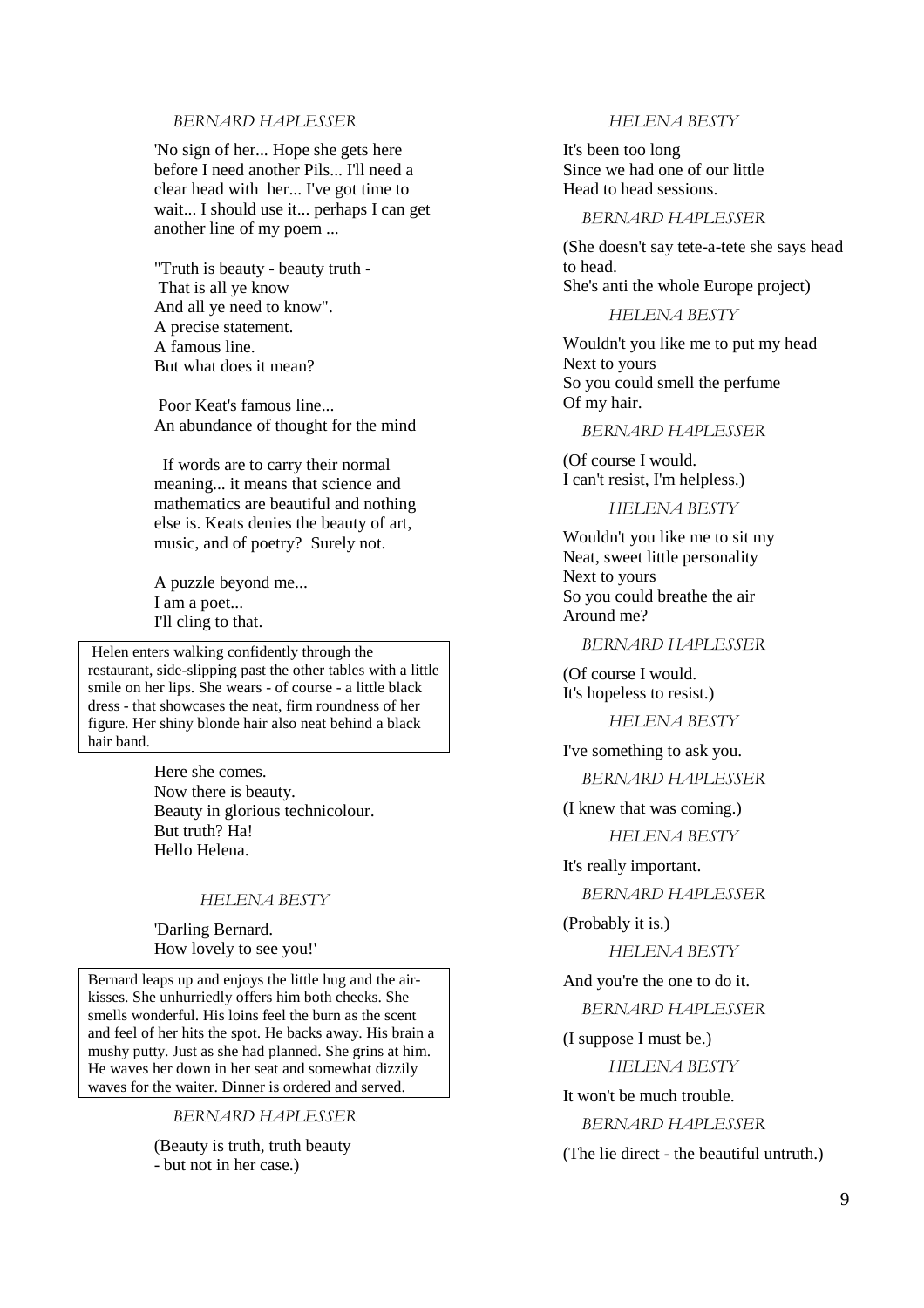#### *HELENA BESTY*

'Well Bernard. You must be wondering why I insisted on meeting you tonight. Sorry about your choir rehearsal.'

#### *BERNARD HAPLESSER*

'I hope you think it is worth this little addition to the national debt, or are you paying for this yourself?'

#### *HELENA BESTY*

'The question is nuncupatory.'

#### *BERNARD HAPLESSER*

'What - nuncupatory? -oh Jack Vance - of course your favourite author. Good old Jack Vance - Great Master of Science Fiction.'

*HELENA BESTY* 

'Yes Bernard. I just love science-fiction.

Another sweet smile - then a change of mood.

But this is Government business. And rather urgent. And alas - it is not science fiction but rather ugly science fact'

#### *BERNARD HAPLESSER*

'Urge away old thing. I await your urging.'

#### *HELENA BESTY*

'Also very serious business. The PM is in trouble. If we don't fix it, soon the country will be in trouble. People will be embarrassed. Some people will die.'

#### *BERNARD HAPLESSER*

'Of embarrassment? Sorry. Go on - I'm paying attention.'

#### *HELENA BESTY*

'I assume you've read my text?'

#### *BERNARD HAPLESSER*

'Well I tried to read it - but you know I find it hard to decipher your text speak - I prefer not to have to use my thumbs for communication. Writing is supposed to be elegant'.

Bernard slides his gold pencil and little notebook in his inside jacket pocket.

#### *HELENA BESTY*

'Here are the circumstances of my little difficulty. The Prime Minister unfortunately misunderstood

Sir Tristram's text briefing him. Sir Tristram is not good with texting either.

You know of the incursion of Gondwanaland forces into our sovereign territory of the British Protectorate of South Gondwana?

#### *BERNARD HAPLESSER*

'It's all over the news'

#### *HELENA BESTY*

'Instead of doing what he was told and uttering an oily string of platitudes in reply, he has effectively issued an ultimatum to the Gondwanaland President.

#### **No. 7- You know too well this job**

The country is on the verge of war with Gondwana. Sir Tristram is furious.'

Darling Bernard. You know too well this job, to which I devote my life; I have become a servant of the Crown, and not your wife; To it I apply the talent that is my lot, In part it's true because I want to reach the top; (I don't deny my ambition)

But in truth it's what I was born to do; To advise the Ministers of the Queen, her subjects too, So they stay free from care as they live out their span, With peace, prosperity and justice for every man; (And woman too - man embraces woman

- they are all my children).

#### *BERNARD HAPLESSER*

I know too well the wiles you Mandarins employ An offer of a place at Eton for the eldest boy will massage The ego of the Gondwana potentate; Simultaneous soft sanctions to frustrate his foreign trips; (That usually does the trick!)

Or you can reveal the fist inside the velvet glove; Our airforce can patrol the skies above his palace.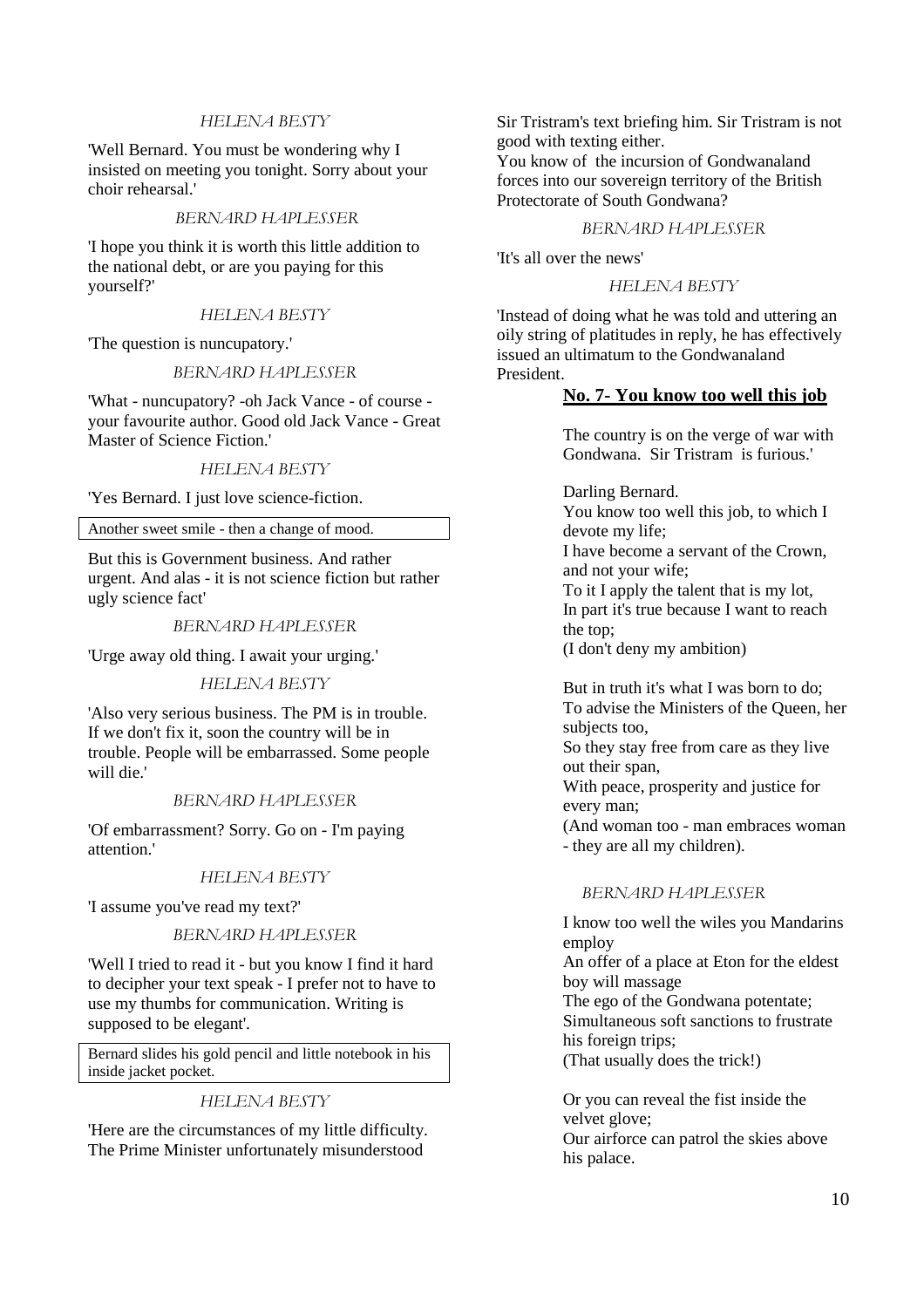Helena stops Bernard by placing her hand over his mouth.

She looks around - the waiter is busy at another table she leans in close to his ear

#### *HELENA BESTY*

Unfortunately there are complicating factors.

Sir Tristram knew them but the PM when he issued his ill-advised ultimatumdid not.

Sir Tristram has authorised me to let you have level Z clearance for this information. MI5 knows the Gondwanese have refined uranium from their mines. They have made several 'dirty' bombs.

One bomb left in a suitcase and exploded in the City of London could bring the country to its knees for half a year.

The economic effect would be catastrophic. Thousands would suffer radiation sickness. Some people would definitely die.

Bernard is now quite sober.

*BERNARD HAPLESSER* 

'What can I do?'

#### *HELENA BESTY*

'You have to pressure the bastard until he retracts his ultimatum'

#### *BERNARD HAPLESSER*

'I write his speeches. I know how he thinks. He can't retract after that. Not with the election next week. He would lose face and then lose the election. I hate to say it, but even if he were told of the consequences he might consider them a lesser evil than losing the election'

#### *HELENA BESTY*

'You must blackmail him'.

Bernard feels the full force of her blue eyes. They are lovely eyes, classical deep, limpid pools for a man to drown in, but now they glitter in a most unfeminine fashion.

#### *BERNARD HAPLESSER*

'I can't blackmail the Prime Minister!'

The blue-eyed gaze intensifies. Bernard feels the air between their two bodies crackle with high voltage. He winces at the burnt air smell of an imminent lightning discharge. [light effect to go with music]

#### *HELENA BESTY*

'If you don't then the ruination of the British economy and the deaths of thousands of people will be your responsibility'.

He splutters feebly.

#### *BERNARD HAPLESSER*

'I don't have anything to blackmail him with'.

#### *HELENA BESTY*

'That, my dear Bernard, will not be a problem'.

Helena's eyes flick away for a second, checking the waiter's location. He is still occupied at another table. Once again she leans in close to whisper in Bernard's ear. He winces again and shrinks away an inch, fearing contact that would ground the high voltage. Probably blow all the lights in the restaurant and singe his eyebrows. [light effect to go with music]

'I'm getting the names and phone numbers from my contact. I'll text you the details later tonight.'

His eyebrows rise higher and higher as she expounds further. He feels the lights in the restaurant dim and flicker briefly. The pools of shadow between the tables seem to expand. [effect] Tabs in.

#### **No. 7b - Intermezzo Three**

## **Scene 4**

*The next morning. A corridor of power adjacent to the lobby of the House of Commons. The lobby is relatively uncrowded at this hour. A cleaner is polishing the floor with mop and bucket. Sir Tristram enters and flares his aquiline nostrils as he encounters the sweet smell of House of Commons antiseptic floor cleaner mingled with aromatic wax wood polish. He paces back and forth, pausing in his pacing to gaze up at the lofty ceiling. So high one could almost see hazy clouds forming. Ornate plasterwork with bosses of carved heraldic shields and various sculpted heads gazed back at him. He admired and was a connoisseur of the architecture of the corridors of power in this area of London. Some old, most of it nineteenth century or rebuilt modern after the Blitz, but generally dignified and spacious. Expansive. Like his lower waistcoat button after dining at the Mirabelle or Le Gavroche, as was his custom. He was not accustomed to this more public corridor of power. The anonymity of Whitehall better suited his persona but needs must - here he was lost in the crowd.* 

 While he is pacing a TV crew enters and sets up TV lights, some distance away. His old colleague and partner in many a plot Sir Norman Persimmon,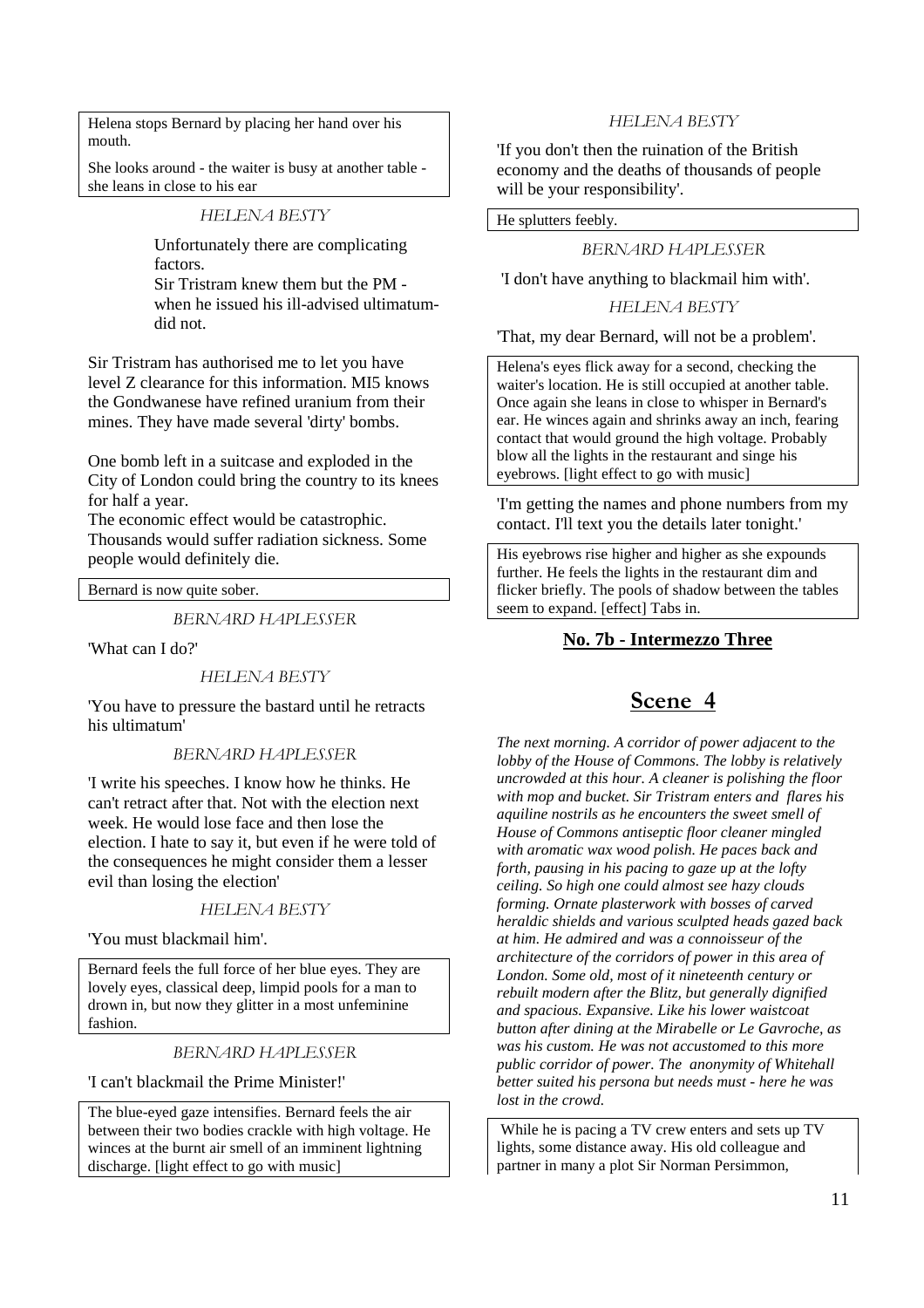Permanent Secretary at the Foreign Office enters from behind him. Sir Norman is of middle height and rather stout. His face broad, dark and impassive, with projecting iron-grey eyebrows. Against Sir Tristram's tall lean angularity he forms a contrasting shorter, broader figure. Like Sir Tristram he wears a dark grey worsted suit, impeccably hand tailored Savile Row in style, the clever cut and faint vertical stripe flattering his rotund figure. His shoes are black Oxfords, highly polished. His shirt the delicate white of ultra fine cotton, with French cuffs and little gold cufflinks. His tie the mauve and green stripe of his public school.

He grips Sir Tristram's elbow and speaks energetically.

#### *SIR NORMAN*

'Tristram you old sod, what is this all about?

#### *SIR TRISTRAM*

'Ah, Norman, thank you for coming. I thought we could meet here to prevent rumours forming amongst all our busy-eyed colleagues.'

#### *SIR NORMAN*

'Yours to command old boy. I do believe I owe you a favour from the Arts Council incident'

*SIR TRISTRAM* 

'Thank you'

Sir Tristram pauses and considers.

'Norman - we have a little problem. You heard the PM's speech. Effectively an ultimatum to Gondwanaland'

Sir Norman grimaces.

*SIR NORMAN* 

'I had the ambassador at my office early this morning. Not at all cowed. Rather cocky in fact'

#### *SIR TRISTRAM*

'Well he would be.'

Sir Tristram leaned in closer to Sir Norman's ear. This requires him to stoop considerably.

 'Fortunate that you have Z level security clearance.'

#### *SIR NORMAN*

'Yes, probably. Just me at the Foreign Office these days. So far has our status fallen'.

*SIR TRISTRAM* 

'You need to know some most secret information, which we seem to have kept from the PM so far. The Gondwanaland military have hidden several

dirty bombs in London - Strontium 90 or some such noxious radiation. Apparently they can detonate them at will. The result would be ruin. We do not want war with Gondwanaland. The PM must back down. You must help me persuade him'.

Sir Norman assimilates this information. It takes him all of three seconds. Sir Tristram waits patiently and gazes again at the ceiling.

 *SIR NORMAN* 

'Oh my God.'

*SIR TRISTRAM* 

'Yes, indeed.'

*SIR NORMAN* 

'O fuck.'

*SIR TRISTRAM* 

'Fuck exceedingly, indeed.'

Sir Norman takes another cogitational pause - this time a mere two seconds - it might be a 'senior moment'. Sir Tristram turns away, gazing moodily at the cleaning woman mopping the floor some distance away, then back abruptly.

#### *SIR TRISTRAM*

'Your view please.'

Sir Norman steps back a pace and gloomily delivers his considered opinion.

#### *SIR NORMAN*

'He won't retract the ultimatum. The voters love a nice war. His ratings have shot up. He is a shoe-in for victory next week - and one more triumphant term as the people's leader. We could try to convince him of the bomb threat and the possible horrible consequences. But you know his desire for victory will sweep all reason before it.'

#### *SIR TRISTRAM*

'Yes. I have a plan.'

#### *SIR NORMAN*

'I'm so glad to hear it.'

#### *SIR TRISTRAM*

'I am afraid in fact you won't be glad to hear it.'

#### *SIR NORMAN*

What do you want me to do?

#### *SIR TRISTRAM*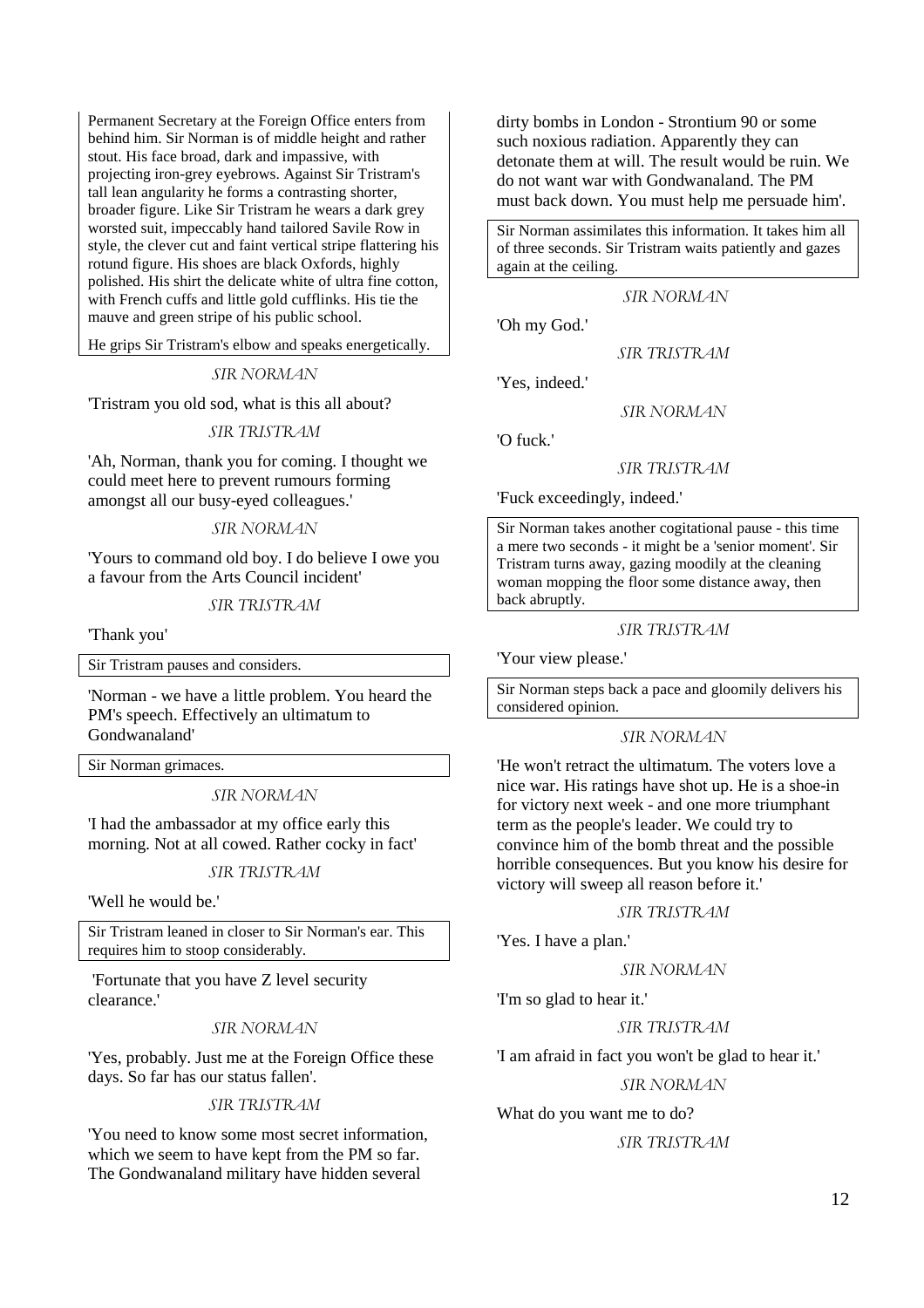I want you to say that the Gondwana Great Leader has agreed to withdraw his forces. He is only occupying the oilfields until he has accrued sufficient kudos among his population for facing down the imperialist powers and then he will withdraw. We have promised him assistance in securing places for the daughters of his third wife at Benenden School and a substantial sum in Foreign Aid.

#### *SIR NORMAN*

Uncanny - those are the very offers I have had my people make this morning. His third and very favourite wife should be very suitably grateful to the Great Leader. We advised him that the PM's ultimatum was merely to boost his chances at the upcoming election.

#### *SIR TRISTRAM*

Great minds think alike do they not Norman?

#### *SIR NORMAN*

But the Great Leader has not agreed to those terms.

#### *SIR TRISTRAM*

*(beat)* A mere temporary difficulty, my dear chap.

#### **No. 8 - 'The Mandarin's Club'**

How fortunate we are in our club ethos; How lucky that we understand each other's mind;

How smoothly we together run the country,

(And much of the rest of the world), How strongly do our Mandarin ties us bind.

What comfort do we draw from long association,

What pleasure from our mutual taste in art,

What fun we have when we see 'Giselle' together,

What laughter when at last we part; (After a long evening).

Let other countries rulers be corrupt, Let them cheat and fiddle fit to bust, Let their hapless populations be fleeced and cheated,

Let our citizens know in us they trust: (We just need a little diplomacy). *congratulatory handshake* 

The cleaning lady edges closer, still busy with her mop and pail, and pays attention to a piece of floor not ten feet away. Almost as though she were listening. Sir Tristram appears not to notice. He and Sir Norman exit still engrossed in conversation as the TV dance around setting up

#### **No. 9 'Dance of the TV crew'**

We spend our days in setting up for her And as we set up - its just a blur;

Each time we set things up we find Its one more small step for mankind

I've fixed the plug! Just fix the plug! Don't look so smug!

How smug of us, how smug of us. We like to see her on TV Her on TV is our cup of tea.

We bring order out of chaos We're from TV don't delay us It takes a big man to gainsay us

Time flies like an arrow swift And only one way should this lift I love my logic brain Let's sing our song again Life on TV is my cup of tea

Rumena Harridan, Shadow Chancellor, enters glamorous and powerful in a bright red Chanel suit and killer heels. She and Jemima pose before the TV camera and get ready start their interview as the makeup girl fusses over them both and the lobby crowd throngs around

#### *JEMIMA PEACEGIRDLE*

We're on in twenty seconds Rumena. Are you comfortable?

*RUMENA HAARIDAN* 

As I shall ever be in these circumstances.

*JEMIMA PEACEGIRDLE* 

I thought you liked TV.

*RUMENA HAARIDAN* 

No darling. I like what it can do for my public image. You probing journalists with your penetrating questions! Who knows what you might uncover as you struggle to tear away all my protection and see me wriggling helplessly naked.

*JEMIMA PEACEGIRDLE*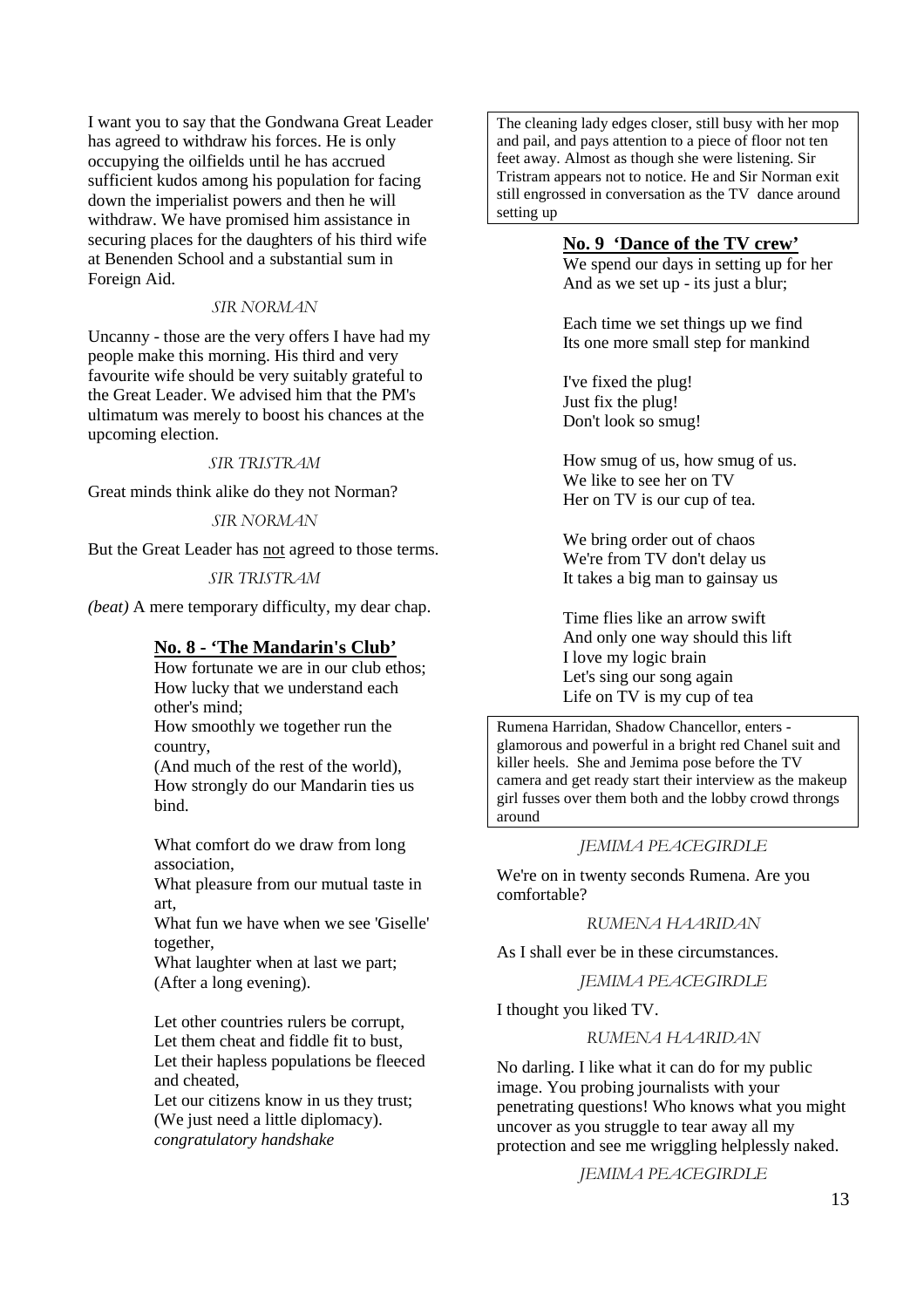The producer gives the nod to start and counts down

## **No 10 TV Interview Music**

*TV PRODUCER* 

We're live in 54321 - go news anchor!

*JEMIMA PEACEGIRDLE*

 Good morning Britain. As we wake up to the news from Gondwana and the crisis with British hostages I'm with the Leader of the Opposition, Ms Rumena Haaridan. Ms.Haaridan - we understand your party has agreed to support the government over the Gondwana invasion. Surely that is inconsistent with your antiwar manifesto policy?

*RUMENA HAARIDAN* 

Good morning Jemima. When circumstances change I am prepared to change my mind. What do you do?

*JEMIMA PEACEGIRDLE* 

Yes. Is your leader in accord with the party in this matter?

*RUMENA HAARIDAN* 

The Gondwana invasion is a most serious matter. We intend to support the government in its strong stance against aggression.

*JEMIMA PEACEGIRDLE* 

Please answer the question. Is your leader in accord with the party in this matter?

*RUMENA HAARIDAN* 

Aggression must be resisted. Appeasement is not a good idea.

*JEMIMA PEACEGIRDLE* 

Yes. I'm sorry to press but I must ask you to answer the question. Is your leader in accord with the party in this matter?

*RUMENA HAARIDAN* 

I accept your apology. It is sure that our great party is not in favour of giving in to threats from jumped up dictators.. We have strong lead in the polls and I am sure we shall win a handsome majority in the election.

*JEMIMA PEACEGIRDLE* 

Yes. Thank you Ms. Haaridan - that's all we have time for.

*RUMENA HAARIDAN* 

Always a pleasure Jemima.

*TV PRODUCER* 

... And we're out.

#### *JEMIMA PEACEGIRDLE*

That was very good thank you.

#### *RUMENA HAARIDAN*

Thank you my darling - now let me meet your charming crew of reprobates - I might make the odd convert.

 The cleaning lady moves further down the corridor as Gordon Blackead enters, stepping around her as he walked briskly towards the lobby and stops at the entrance, hidden in the deep shadow cast by the arch of the lobby ceiling. The Prime Minister exudes charisma and charm, the qualities that have given him his position. Somewhat short and somewhat round, he has a smooth young face with sweetly chubby cheeks gathered tight over his near-permanent grin, pasted like a platitude under his innocent wide brown eyes. A forty year old boy with sleek dark hair. He sees his quarry out on the floor of the lobby. The TV interview has finished and Rumena is chatting to Jemima, the TV crew and a small group of journalists. He wills her to catch sight of him. She does so. His brown eyes make an almost imperceptible gesture of invitation. She catches the gesture, leaves her coterie and drifts over to the shadow of the corridor, standing with her back to the PM, apparently not talking to him.

#### *RUMENA HAARIDAN*

Good morning Prime Minister.

*GORDON BLACKEAD* 

Rumena, I need a word. Just two minutes of your valuable time here in this anonymous spot away from the reptiles of the Press.

*RUMENA HAARIDAN* 

I've just been feeding the reptiles. I throw them a few gobbets of rotting meat and gossip. I love to see them gobble it up. Two minutes is no problem, but then I must get back to them - they are still hungry. If they don't eat my gobbets they may eat someone elses.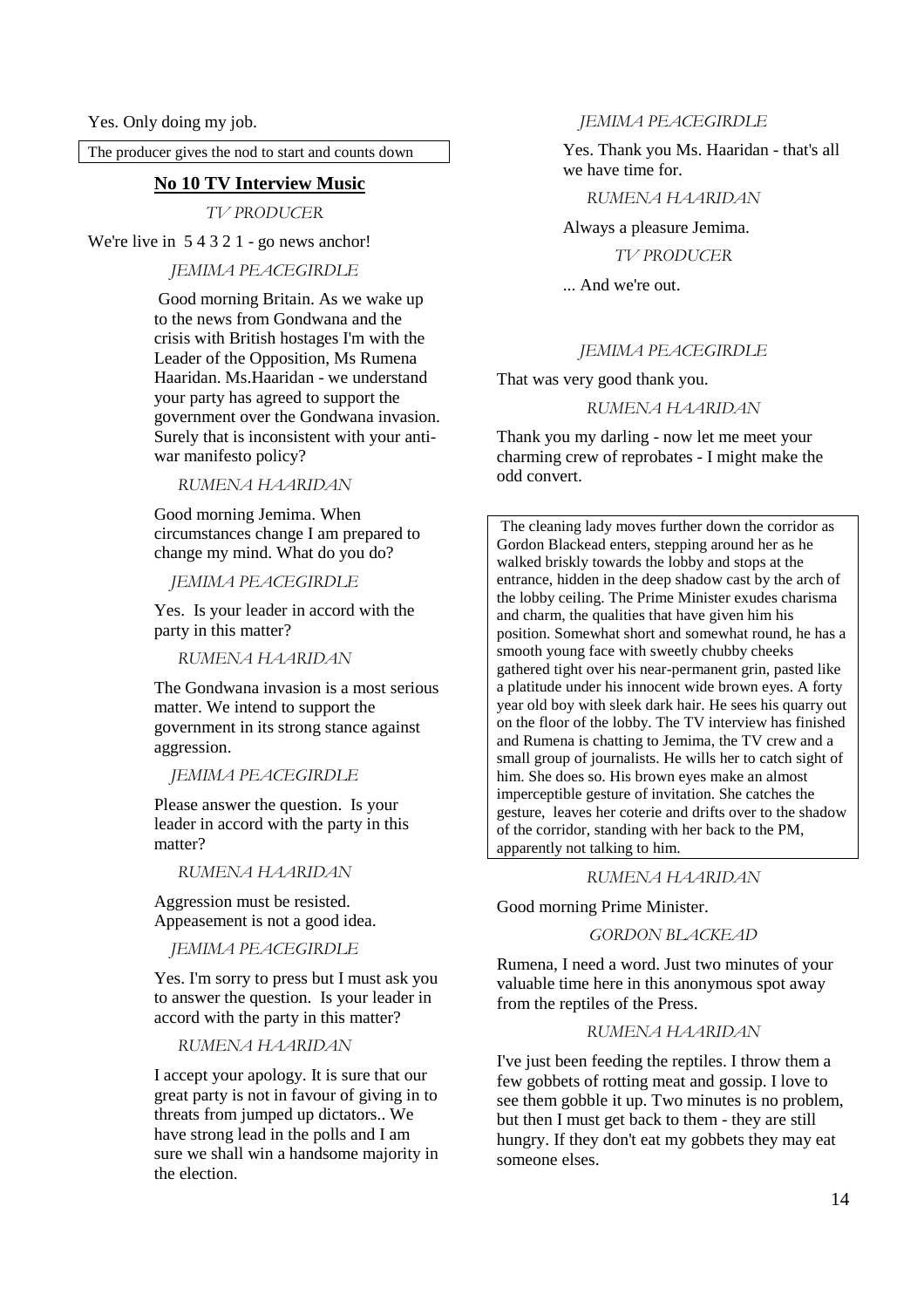#### *GORDON BLACKEAD*

I'm hoping for support from the Opposition on this Gondwana issue. Sir Tristram will brief you - we have a meeting planned this afternoon in the War Room and I want you there. You can leave your beloved Leader to face the Chancellor. She will not be in the loop at this stage.

Rumena smiles. A somewhat chilling sight. Her eyes are very dark brown, almost black, and seem to absorb the light. Her teeth are perfect - perfect as far as the world's finest orthodontists and surgeons could chisel and sculpture them. The same applies to her nose and cheekbones. She now heads a rock-solid organisation within the Party in Parliament and in the country. Her TV image is glamorous and shiny.

#### *RUMENA HAARIDAN*

We must put the interests of the country before party advantage Gordon. If my beloved Leader can not understand that and wishes to be an appeaser then she deserves to be promoted to the other place.

#### *GORDON BLACKEAD*

Yes we must see if we can persuade her to accept a peerage. The House of Lords needs someone with her talents. I can facilitate that as required. I know how ambitious you are. And ruthless enough to make it happen.

Gordon Blackead also smiles and exits as Rumena sings her aria

## **No. 11 - 'The other place'**

'The other place'; not Hades, But the House of Lords. To join the nearly dead.

In truth for her the promotion I truly desire Is indeed to the life after this: I wish her truly dead!

Transplanted to the Realm of Eternal Fire To stand in my way no longer. To that end I'll conspire With Gordon.

I've come far since mother fled Wth me from the Balkan inferno, An ugly fat child in ugly dirty clothes, Ethnically cleansed but unclean, To dwel in a Bradford ghetto:

Do you suppose

She would recognise me now? Now that cosmetic surgeons Have chiselled my cheekbones and breasts And shaped my overlarge nose? Dear Gordon.

Many middle-aged lovers paid For my operations: and I've repaid each one, Climbing up on each lap, Climbing into each bed,

Up the party ladder, Put myself on the map.

Now a dozen ex-lovers, Senior party men. In thrall lest I tell their wives all. Dance as my fingers may snap. Oh yes Gordon.

Tabs close

#### **No. 12 - Intermezzo Four**

## **Scene 4**

Later that afternoon - the War Room. General Sir Jock Stirrup KCB. CBE, Commander of Her Majesty's Army Land Forces, takes a cautious sip from his tea-cup and replaces it delicately in its saucer. Apart from the loud ticking of a clock the only break in the heavy silence in the room is very occasional tiny ting of fine bone china. The group have evidently been waiting for some time. The General is flanked in his seat at the long boardroom table by several other General Officers, several younger individuals, Majors and Captains, one Captain Jill Bobbitt, stand behind. More silence.

#### *MAJOR-GENERAL*

They're making us wait today, Jock.

*GENERAL SIR JOCK STIRRUP* 

Ours not to reason why old boy.

Another sip from the cup. Another ting. Another silence.

#### *MAJOR-GENERAL*

I wonder where they are planning for us to do or die today.'

*CAPTAIN JILL BOBBITT* 

My money is on Gondwanaland.'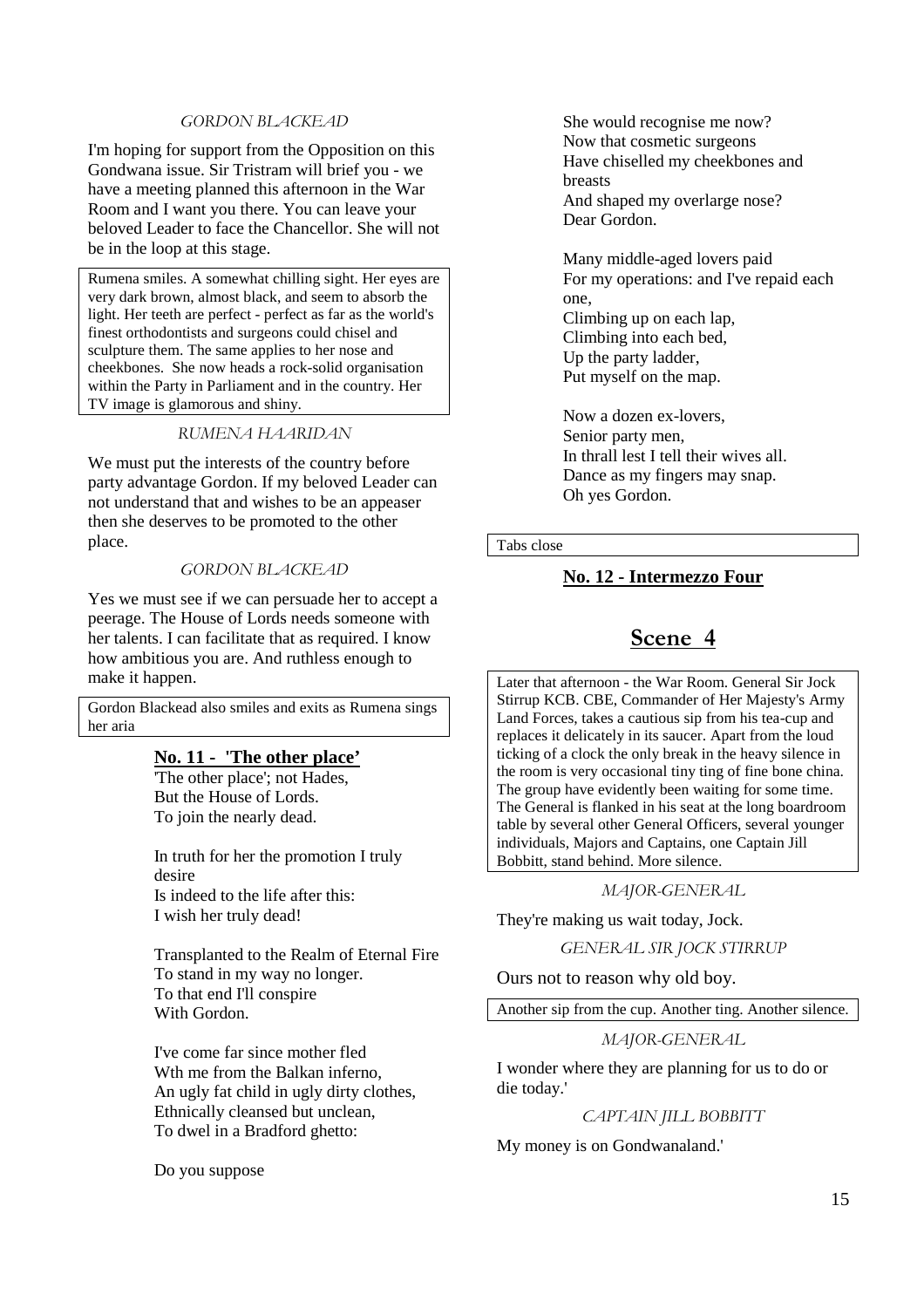A faint but discernable note of sarcasm from the Commander

*GENERAL SIR JOCK STIRRUP* 

Thank you for your insight Captain.' .

Captain Jill wriggles restlessly - and voices her inward thoughts, joined by the other military in a contained rhythmic movement

#### **No. 13a Sextet 'The Thin Red Line'**

*CAPTAIN JILL BOBBITT* 

I hope we're going to see some action, Let off the leash the dogs of war, I'm tired of being an action virgin, My nature's red in tooth and claw!

#### *CHORUS*

We serve our time. The thin red line, We do not independently opine. (Ours but to do or die).

#### *GENERAL SIR JOCK STIRRUP*

I hope this is a false alarm, I've no desire to see war again. When one is Commander of the Army Then one is the one to lose his men. *Capt. B snaps a salute*  (And women too nowadays - God help us).

#### *CHORUS*

We serve our time, The thin red line, We do not independently opine. (Ours but to do or die).

The group resume their silent wait - then there is sudden opening of the door, through which strides Gordon Blackead, the Prime Minister, followed by his small train: Sir Tristram with his female secretary and the Right Honorable Rumena Haaridan, Shadow Chancellor. These all seat themselves without preliminaries opposite the military officers at the long table .

#### *GORDON BLACKEAD*

Morning gentlemen - and lady. I have not convened COBRA because I prefer to get things organised at this level - without fuss and general hoohah. I assume you all know the Shadow Chancellor. Rumena is here as we have and wish to retain all party support in this matter. She has the full support of the Leader of the Opposition and the Shadow Cabinet I believe.

Here the PM glances sideways at Rumena, aware that all present know of the undying emnity between the Shadow Chancellor and her Leader. There is a moment's pregnant silence. Nobody moves a muscle save the female Captain who snorts and stifles a guffaw by assuming a savagely fixed grin.

#### *RUMENA HAARIDAN*

We all want this matter handled carefully - the possible downside in case of a cockup could be most unpleasant.

#### *GORDON BLACKEAD*

Yes... General please brief us.

Jock Stirrup swivels his neck round, gesturing to the Captain Bobbitt, who focusses a laser pointer at the unfurled wall map on the wall. He gives his briefing.

#### *GENERAL SIR JOCK STIRRUP*

The Gondwana forces comprise some 10,000 to 11,000 infantry, probably most of the President's Guard division, 20 tanks, old Soviet types, maybe 40 pickup trucks with heavy machine guns or AA artillery mounted - so called 'technicals' - and probably 10 Apache helicopters - I'd like to know where they got those from - they have penetrated unopposed some 20 miles across the border and currently hold the BP oilfield and the copper mine. This intel is from the CIA satellites of course. We think some two hundred British subjects are effectively held captive.

He pauses and looks enquiringly at the PM, who proceeds confidentally

*GORDON BLACKEAD* 

I have as you know issued an ultimatum to Gondwana to withdraw. If they do not we should take suitable action.

#### Stirrup stares at his folder.

For the avoidance of doubt - by suitable action I mean of course military action to attack and destroy the invading Gondwana forces, recapture the oilfields, and the copper mine, invade Gondwana in retaliation, occupy the capital, depose the Great Leader and not withdraw until suitable reparations have been paid over.

Perhaps, General, you could outline your plans.

Stirrup's stony face becomes even stonier.

*GENERAL SIR JOCK STIRRUP*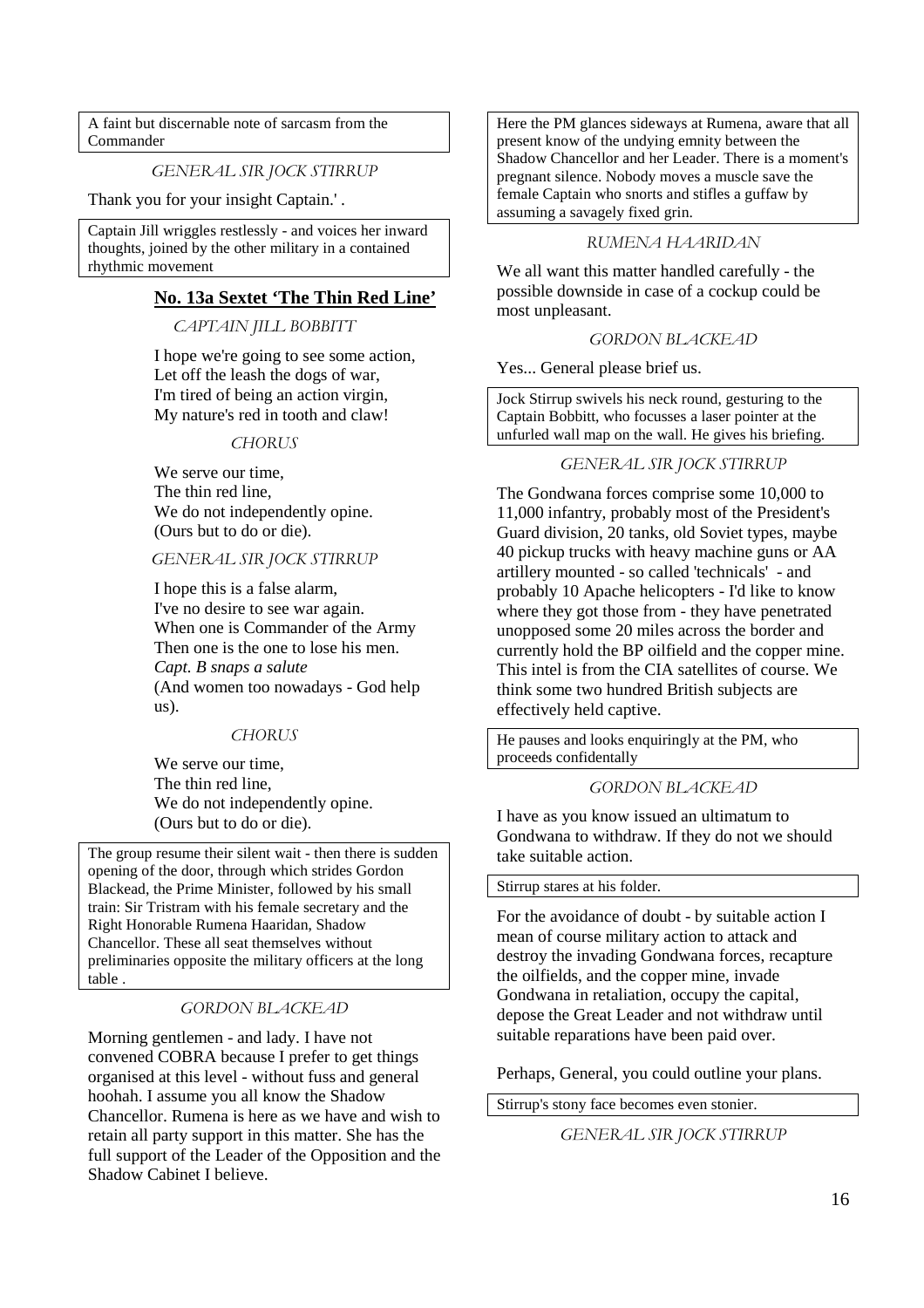I have ordered a frigate to steam at all speed to Gondwana. It will be on station in twenty four hours. It carries one Marine Commando platoon that is 23 men - and 1 Apache helicopter. No other forces are available at short notice.

#### pause

Our men will of course do their duty if ordered to do so, but I would counsel against an attack with those particular odds.

#### pause

The American 19th Fleet is also 24 hours sailing from Gondwana - it comprises 2 aircraft carriers with a complement of 400 fast jets, 50 Apache helicopters, some 20,000 Marines, supporting vessels etc. *(beat).* It would be prudent to have an understanding as to any support that might be provided from that direction before issuing attack orders.

#### *RUMENA HAARIDAN*

Not very likely to be forthcoming I imagine. We all know that our current US Presidential incumbent was elected on her fundamentalist Biblical credentials, her denial of Darwinian evolution, her ability to shoot a moose and her dislike of foreign adventures.

#### *MAJOR-GENERAL*

Especially those in partnership with one-time imperialist powers.

The PM smiles thinly. . A heavy silence once again takes possession of the room.

Stirrup breaks the silence.

#### *GENERAL SIR JOCK STIRRUP*

Of course Her Majesty's Government has more powerful and immediately deliverable military capability at its disposal. We have a Trident submarine somewhere in the Atlantic and another in Faslane. Either could lob a nuke or two on the President's Guard Division within 20 minutes of the order. I'm sure that would somewhat dissuade them from further aggression - any of them that remained to even think of it. But no doubt you will wish to keep that weaponry in reserve for defence of the realm against stronger forces as is our normal practice.

The Generals's attempt to lighten the atmosphere meets with small chuckles all round. Except from Sir Tristram.

*SIR TRISTRAM* 

Alas I do not find that sally amusing General. I feel that now is the time to enlighten you on one or two recent developments. I need to ask those without level Z clearance to leave the room please. That will be all save Sir Jock, Major General Bloggett, Major-General Hapstead, myself, and the PM please.

There is a further silence, this time a shocked silence, before people come to and remove themselves from the room, Rumena last of all, with a very quizzical raised eyebrow as she goes. Sir Tristram proceeds.

We have learned from certain most secret sources that Gondwana also has a degree of nuclear capability - in the form of suitcases packed with highly radioactive material extracted from the uranium mines in the south of the country transuranic isotopes - some with a half life of some 10,000 years I believe. Were one of these suitcases to be blown up with a large charge of dynamite or similar explosive in the City of London it is probable that our economy would suffer a catastrophic and possibly permanent decline. Large parts of London would need to be permanently evacuated. Several million jobs would be lost. Tens of thousands would die from the radiation over the ensuing years. An unknown but probably large number would die from poverty related causes like hunger - in the ensuing years of economic collapse.

#### *GENERAL SIR JOCK STIRRUP*

#### I see.

 The General's military training is now obvious in his decisive response to this appalling news. He rises to his feet at attention, his jaw like a rock and his eyes flinty. A geological marvel.

I await your orders Prime Minister.

The Prime Minister stands up and begins pacing up and down the room, his arms folded behind him. He looks a little like Napoleon deciding to invade Russia.

#### *GORDON BLACKEAD*

I see no reason why Gondwana should not be apprised of our own nuclear capability and our resolve to defend our vital commercial interests and Her Majesty's subjects - perhaps a small detonation - say 20 kilotons - off the coast. Might kill a few fish and the odd fisherman - justified in the greater cause.

He smiles. His brown eyes grow cloudy with vision. His fresh cheeks make him look younger than ever.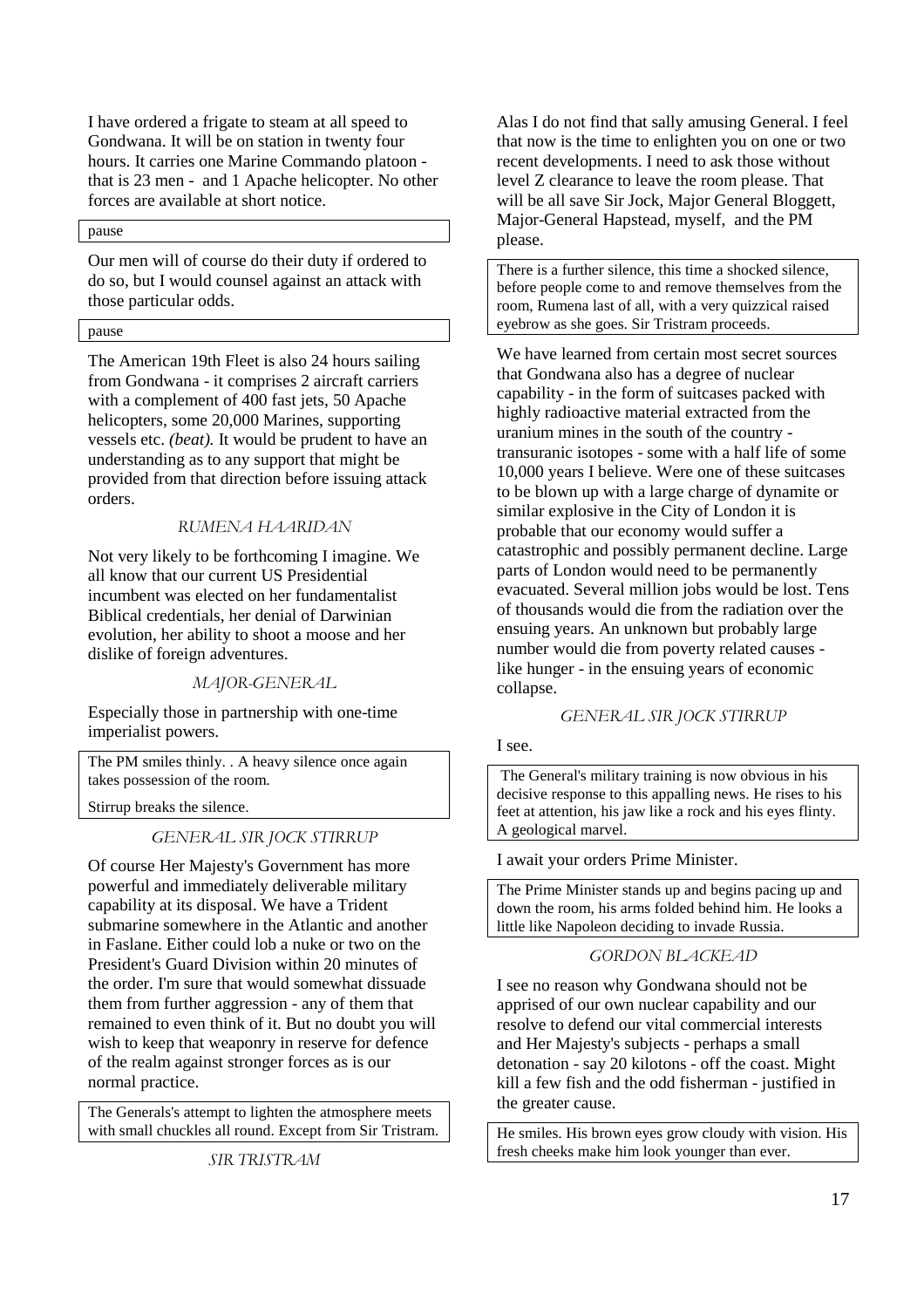Sir Tristram now fears the worst. The time had come to carry out his little deception. Undoubtedly it would in due course destroy his career and possibly result in his prosecution for treason or the like. But needs must. And no one would be taking notes that might become material evidence. The PM had to be diverted from his dreams of glory. He shams a consultation with his mobile phone. He plunges in.

#### *SIR TRISTRAM*

However, Prime Minister, I have good news from the Foreign Office. Sir Norman Persimmon has just informed me. It seems that the Great Gondwana Leader is minded to accept your ultimatum. He will shortly withdraw his forces. You may claim a victory.

The PM loses his smile. A new expression comes over his face.

*GORDON BLACKEAD* 

He may be minded to accept it. It expires at the stated deadline in time. If he has withdrawn by then well and good. If not then poof to the sardines!

You shall have my order in writing General, within the hour.

See that it is executed.

He glides from the room and exits . The room returns to its heavy silence as the three generals and the civil servant remain motionless in thought. Lights fade as room disappears

## **No. 14 Intermezzo Five**

Lunchtime the next day. Bernard Haplesser's tiny office. He is eating his lunch on his knees at his desk. Avocado and anchovy on rye and a double espresso - all out of a box. Helena crashes in, her hair dishevelled, her face pink flushed, her eyes wild, her language foul.

#### *HELENA BESTY*

Bernard you bastard! My God! Christ almighty! Bernard, you mindless crackbrained idiot! You walking dungheap! You cesspit of incompetence! You total crock of stinking shit! What in your hopelessness have you managed to achieve this time! Aaahh!

Helena has been kicking the furniture and throwing folders to punctuate her fury and despair. Bernard's mouthful of avocado and anchovy appears to acquire a distinctly unpleasant flavour. He is, it seems, in bad odour, and, in this miasma of scatological language, so has become his sandwich.

*BERNARD HAPLESSER* 

Help me Helena, I haven't a clue what I am supposed to have done.

#### *HELENA BESTY*

My little blackmail has obviously failed to deter the PM. He has ignored it. Sir Tristram tells me his little stratagem has also failed. The PM has called his bluff and is charging ahead with his ghastly attack plans! General Sir Jock Stirrup is all set to push the nuclear button! He is presenting a stony face, a flinty-eyed gaze and a rock-like chin. The man's a bloody geological marvel! Armageddon looms over the City of London! And you...you...you...

She splutters incoherently, unable to talk, then calms herself a little.

And you eat avocado and anchovy sandwiches how disgusting!

She wills herself even calmer.

I can't believe my little bit of blackmail had no effect at all. Did you do as I said?'

#### *BERNARD HAPLESSER*

Yes of course I did. Though I did find your detailed instructions in the text you sent me rather odd.

#### *HELENA BESTY*

What do you mean - odd?

#### *BERNARD HAPLESSER*

Well....I wondered why you thought you could blackmail him by threatening to leak to the newspapers his failing to pay his dues at the golf club.

#### *HELENA BESTY*

What? The evidence I gave you was that he employed several foreigners as servants and didn't pay NHI tax or provide paid sick leave or any retirement benefit. As the law requires.

#### *BERNARD HAPLESSER*

Ah foreigners - so '4NR' - the number 4 then capital N capital R - that means foreigner?

*HELENA BESTY* 

Yes of course.

#### *BERNARD HAPLESSER*

Not 'for a number of rounds'?

#### *HELENA BESTY*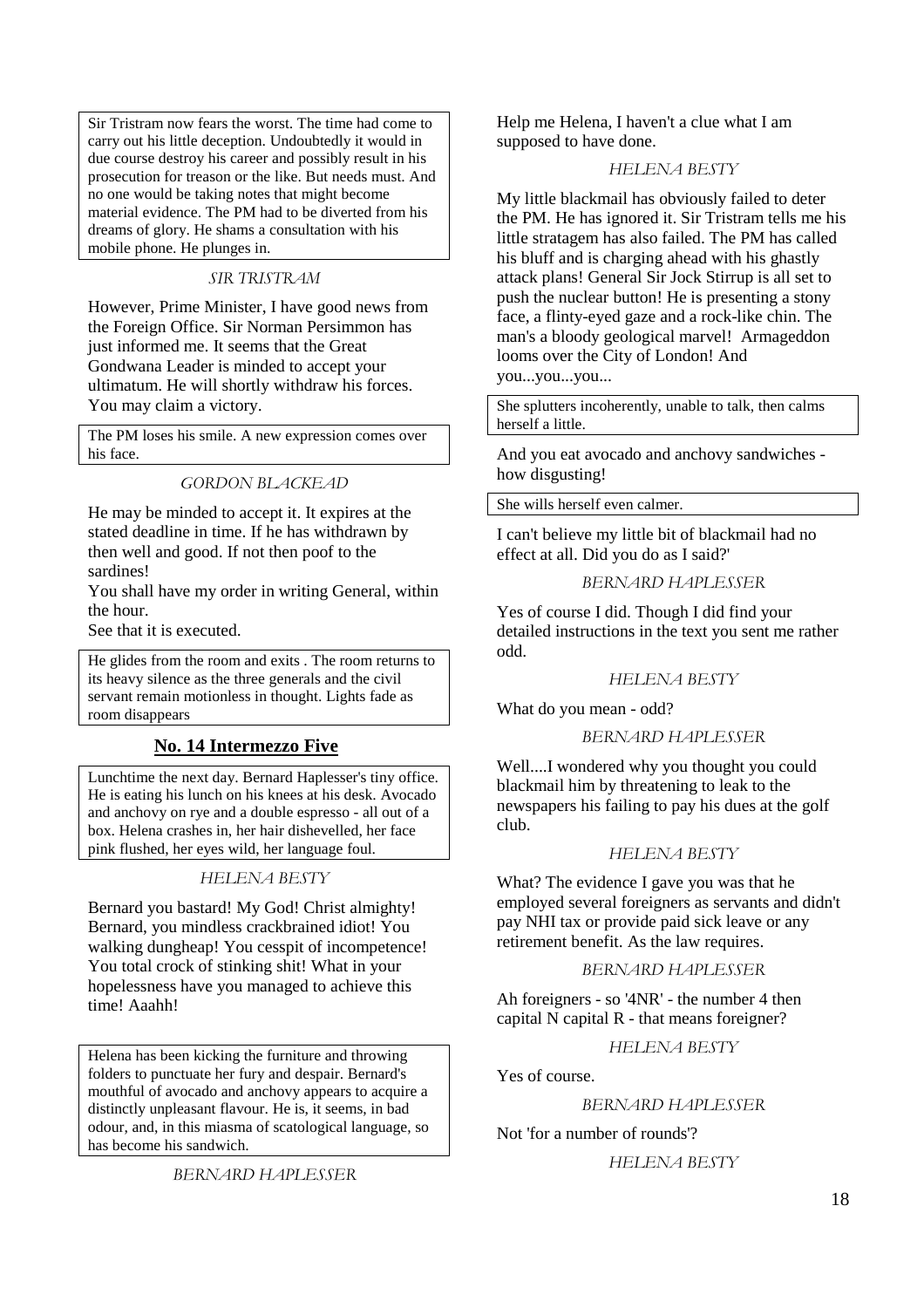No.

#### *BERNARD HAPLESSER*

Sick leave - ah - maybe '7k' - number 7 then little k - means sick?

*HELENA BESTY* 

Yes of course.

*BERNARD HAPLESSER* 

Not 'seven thousand pounds'?

*HELENA BESTY* 

No.

#### *BERNARD HAPLESSER*

Now I see it - 'rtrmt' - retirement - obviously.

*HELENA BESTY* 

Obviously.

*BERNARD HAPLESSER* 

Sorry.

#### *HELENA BESTY*

Oh my God - but everybody knows those abbreviations - where have you been living?

Once again Helena is furiously despairing

## **Number 15 - 'You know that I admire'**

#### *BERNARD HAPLESSER*

'In my ivory tower I suppose. I'm sorry'

Helena crumbles and starts to snivel. Perhaps from frustration, perhaps from helplessness, perhaps from the thought of the thousands of radiation deaths in the near future.

She goes for a tissue in a lower drawer on the far side of the desk and buries her head. Bernard has a fine view of her rear end as she sobs.

*HELENA BESTY* 

'No Bernard, it is my fault. It never occured to me that .... I shall have to fix it somehow...Oh God..the possible consequences!... Oh God... I can't think what to do'

*BERNARD HAPLESSER* 

You know that I admire your finest feature, I contemplate with pleasure what I see.

A silhouette sweet Nature made its creature,

A perfect, polygonal construction: Targeted like an arrow straight at me.

His love and compassion for her stirs his blood and that in turn nourishes his brain. The answer comes.

> Some joke that my brain is the size of a planet

It's true that I see much deeper than most. When a problem's before me I focus in on it,

Synapses in trillions click out complexity:

And the heat from my brain is enough to burn toast!

The problem before me is not at all facile,

And Helena's stratagem would never succeed.

The PM is not very easy to blackmail, And expert blackmailers are obscure ipso facto:

But I know of one who will serve in our hour of need.

Bernard goes to Helena, pulling her up and holding her shoulders between his hands as he emphasises his message

> Here's the plan. It involves Rumena Haaridan. She can make a blackmail happen. This must be kept secret. She has organised her annual fashion show for tomorrow. Her parliamentary fashion show. You must be there. Undercover.You can model a dress.

That'll get you access..

*HELENA BESTY* 

No Bernard I've never done anything like that - please no!

*BERNARD HAPLESSER* 

We need to make sure she knows her supreme career chance is available if she acts. Let us pray she has lost none of her ambition.

*HELENA BESTY*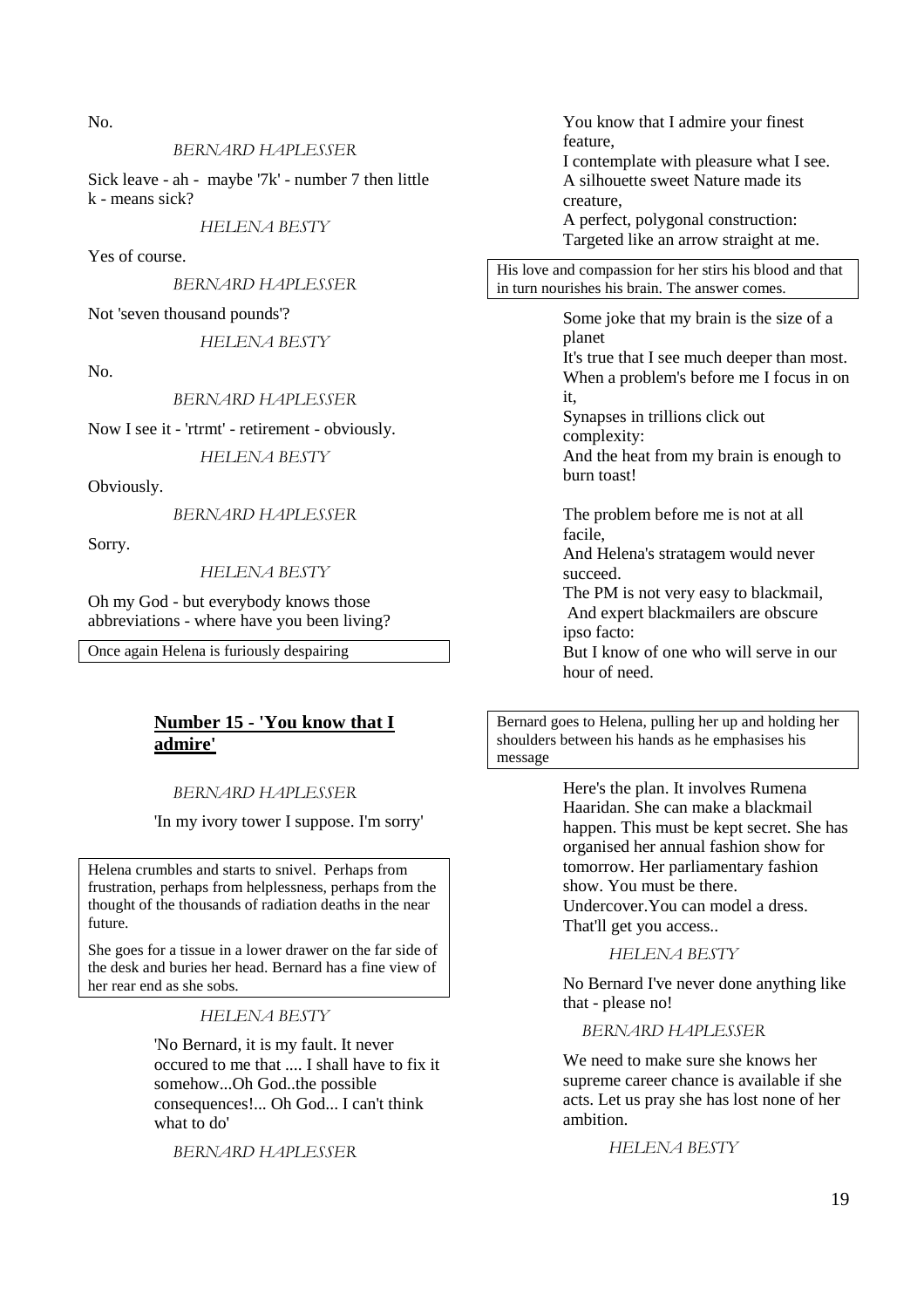That woman's ambition is infinite. She could lose much of it and it would still be boundless!

*BERNARD HAPLESSER* 

You'll be fine - it's just for charity.

#### Blackout

- then up again as GB re-enters with large chorus of militant citizens and soldiers who march in (mild) goosestep. The march is joined by all who were in the War Room save Sir Tristram, Helena Besty and Rumena Haaridan

#### **No. 16- 'Let off the leash the dogs of war'**

*CHORUS* 

Let off the leash the dogs of war, My nature's red in tooth and claw.

*GORDON BLACKEAD* 

I know the country loves a war, To get them voting one just waves a flag. The nation loves to hear the lion roar, But winning after starting; there's the snag.

(We have the nukes they don't - God help them).

All exit marching under doom laden lights - tabs in GB remains in spot

> You shall have my order in writing General, within the hour. See that it is executed. poof to the sardines!

## **INTERVAL**

## **ACT 2**

## **Scene 1**

*The next day . A fashion show catwalk - a dressing room adjacent. The smile on Rumena Haaridan's face is high, wide and toothsome. Her brilliantly white teeth flash in the multicoloured pulsating lights which illuminate the fashion house show catwalk. She is closeup, beneath the catwalk,with the TV anchor Jemima Peacegirdle next to her and surrounded by adoring colleagues from Parliament who have come to enjoy the annual Parliamentary fashion show.* 

#### **No. 17 - Fashion Dance**

Lights up on the fashion show. The music pumps and booms and flounces, as do a series of male and female fashion models, down and up the catwalk. One or two young men, ridiculous in green and pink pastel suits with bits of chiffon hanging off and ludicrously tight trousers: the tight trousers ogled through dark sunglasses by female fashion journalists of a certain age. One or two older men, Parliamentarians in fancy dress, inveigled into making fools of themselves for charity: these had wide smiles which suddenly froze as they were met with a barrage of flashes from the dozens of cameras, set on preserving their embarrassment for posterity and the next morning papers. Bernard Haplesser is among the gaggle of MPs, somewhat to the rear of the group, smiling nervously. Most of the models are young females who strut boldly down, pausing at the catwalk end amid a storm of flashes and a burst of applause, before twirling and cantering back up. These have wide grins as they offer themselves to the gaze of the journalists and cameras, the grins becoming pitying smiles as they pose before the gaggle of male MPs positioned at the catwalk turn, each MP surreptitiously striving to appraise each model's underwear as well as each dress: a task made fairly easy by the height of the catwalk above the audience, but complicated by the skimpy designs, whereby it is hard to tell dress apart from lingerie.

#### *FIRST MP SPECTATOR*

Rumena Haaridan is enjoying herself with Jemima Peacegirdle isn't she?

*SECOND MP SPECTATOR* 

Isn't she just!

*FIRST MP SPECTATOR* 

I was in love with Rumena once- a blissful few days-

#### *SECOND MP SPECTATOR*

Yes - I was in love with Rumena too - in my case a blissful half hour!

 Now Helena appears, cute and perky in pink, her dress cut short and clinging tightly. Bernard's heart blips - he is hopelessly in love. He averts his gaze as Helena wobbles down the catwalk, smiles sweetly at the MP's admiring the light reflected by the pink dress on her legs, and teeters back on her impossibly high heels. Clearly she is a tyro at the catwalk strut, but her apparent innocence charms the crowd and she draws a strong burst of applause. Bernard sits back down, relieved. The show continues as Helena exits upstage and enters the dressing room scene downstage.

*FIRST MP SPECTATOR*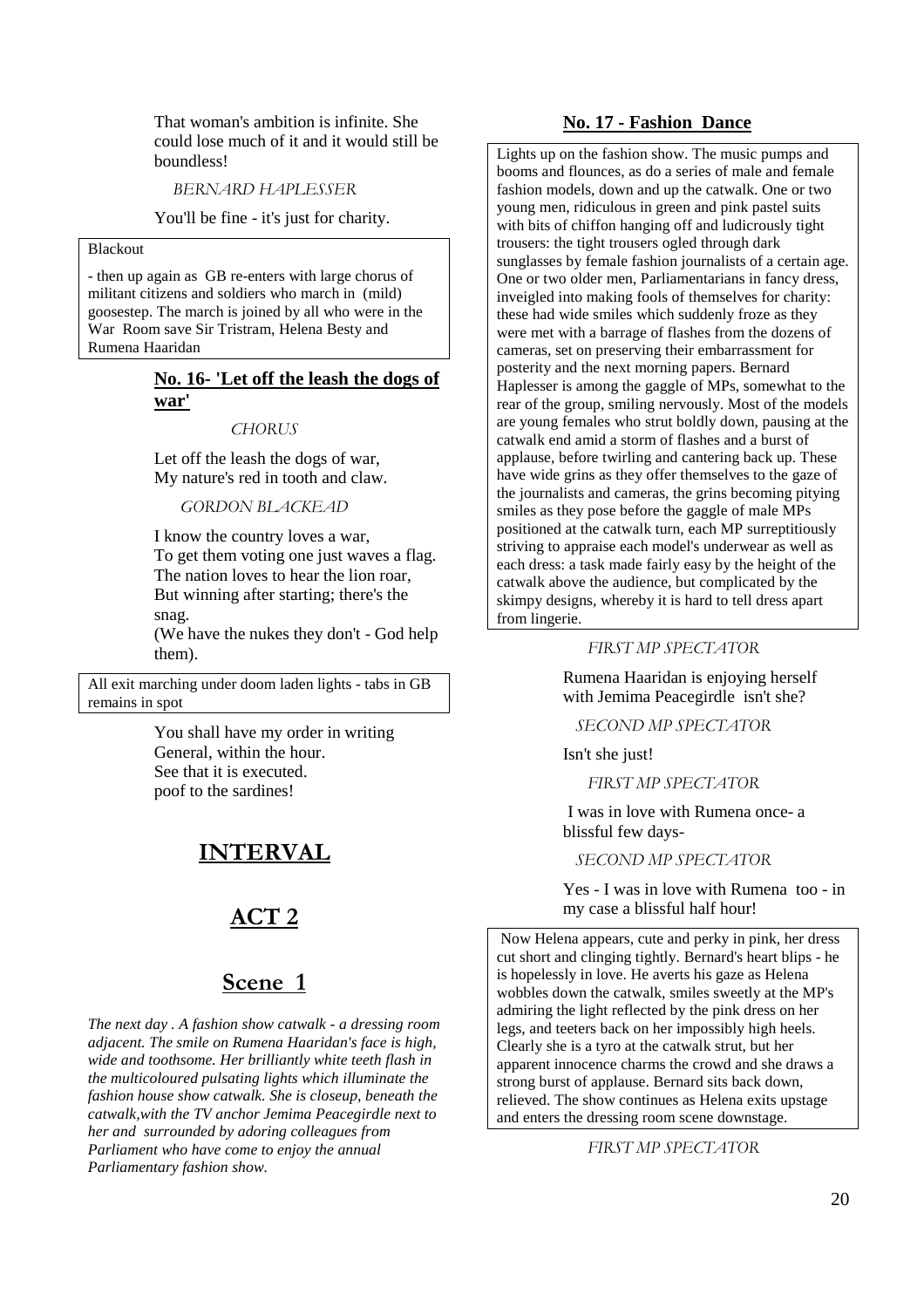I say - this one's a smasher - doesn't look like a professional model - where did Rumena get her from?

*SECOND MP SPECTATOR* 

Rumena looks pleased - she's definitely smiling encouragement.

*FIRST MP SPECTATOR* 

As a crocodile smiles at a baby zebra about to cross a river!

There is a burst of bump and grind music as one of the MPs on the catwalk clowns for the audience. Then the show winds down. Rear tabs in for scene change to dressing room

#### *RUMENA HAARIDAN*

Wasn't the new one lovely? A real find. Now you're not to be jealous but I need to chat to her after the show. What time is your deadline?

#### *JEMIMA PEACEGIRDLE*

I can pop it in the evening news at the last minute. I'm not jealous. Don't make me jealous.

#### *RUMENA HAARIDAN*

I shan't my darling. Just make sure you get the news out the way I told you. I'm leading my party to resist aggression whereas my dear leader is an appeaser.

Rumena exits

#### *SECOND MP SPECTATOR*

Rumena has fondled half of your shadow cabinet I'm told.

#### *FIRST MP SPECTATOR*

We'll never know. We'll have to wait for her memoirs What a woman!

#### Jemima exits

She certainly has that Jemima Peacegirdle TV presenter personality in her pocket- probably in her knickers too! I never knew she liked girls as well.

I wish I had one tenth of that woman's influence on the TV crowd. You know Rumena was the one who instituted this pleasant little annual Parliamentary event - angered, so she says, by the lack of attention given to the country's vital fashion industry.

*SECOND MP SPECTATOR* 

Yes - as I recall she said the industry was a large contributor to Britain's export balance.

#### *FIRST MP SPECTATOR*

Whatever the truth of that, the industry is certainly a large contributor to Rumena's fashion wardrobe!

#### The MP's laugh heartily at this sally.

#### *SECOND MP SPECTATOR*

Your shadow cabinet is in a sorry state don't you think? I hear Rumena has fallen out big time with her leader.

#### *FIRST MP SPECTATOR*

Yes alas. It could cost us the election. Those two ladies hate each other. Her Majesty's Leader of the Opposition thinks Rumena is too pushy and wants her job. Which of course she does. I admire her command - but it's not good for the party.

The MPs exit still laughing.

#### **No. 18 - Intermezzo Six**

Rear tabs open to reveal the lights fringing the dressing room mirrors as Helena sits down in front of one after her appearance. The girls in the dressing room laugh together as they wriggle out of their haute couture dresses and high heels and put on the track suit bottoms, tank tops and trainers that are their day wear. Bobby, the stick-thin, nervous, little male dresser gathers up the dresses, tut-tutting as he hangs them up carefully on the rack, occasionally darting in to help one of the wriggling girls before she ruins a dress that is proving hard to take off.

Helena gazes at herself in the mirror, blue eyes steady but her brow etched with a worry frown. She needs to deceive Rumena the arch-deceiver.

Rumena Haaridan comes gliding into the dressing room, accompanied by a nose-numbing blast of expensive perfume, full of charm and powerful charisma. She throws out compliments and congratulations like confetti. The girls are much flattered and impressed. The little dresser almost swoons.

## **Scene 2**

#### *RUMENA HAARIDAN*

Congratulations! Excellent! Well done Chelsea! Darlings you were wonderful. I adore you. Such pizazz! Such embonpoint!

*BOBBY*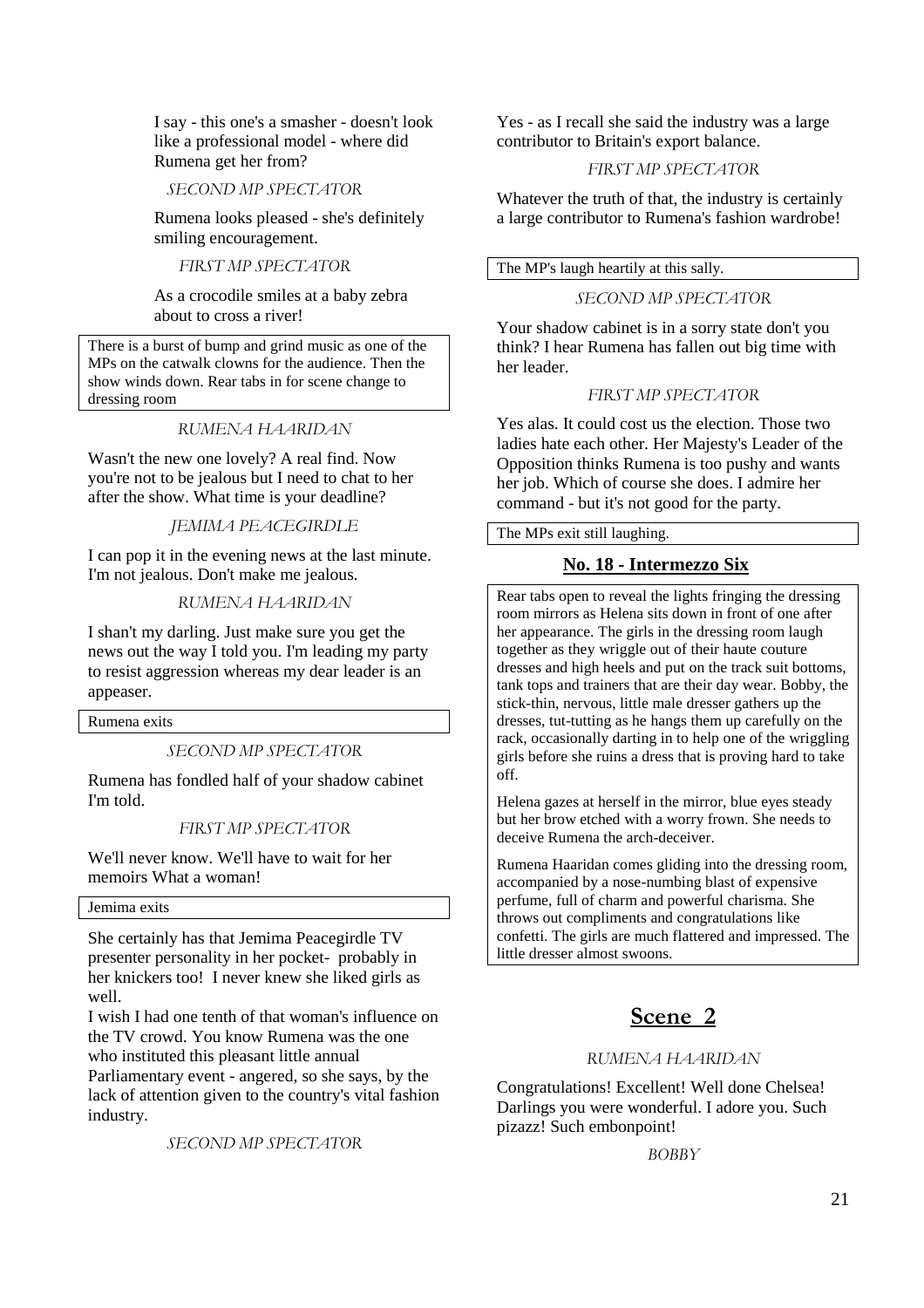'Ms. Haaridan so wonderful to see you again! I've always been a great admirer of your fashion sense. You are gorgeous! You are inimitable!'

Rowena chuckles.

#### *RUMENA HAARIDAN*

Bobby sweetheart, I do aim to please. The voters expect me to keep up appearances.

The conversations burble on and gradually subside as the girls finish dressing and leave. Rowena pats the dresser on both cheeks.

Now Bobby do leave us alone for a moment.

She sits down in the chair that Helena had carefully left vacant beside her. Bobby stares. Rowena winks at him. He quivers.

#### *BOBBY*

'Of course Ms. Haaridan.'

He knew the rumours of Rowena but had not thought her tastes extended so extensively as it were. He should have realised - of all people. He flutters on tip toes through the door and closes it behind him.

#### *RUMENA HAARIDAN*

Now Ms. Besty - Helena isn't it? What a lovely name. I hear you have an urgent need to see me.

You see the lengths I must go to to keep my dealings from my colleagues - hiding in a dressing room. You were marvellous by the way. Not at all what one might expect from a Mandarin. Sir Tristram's under secretary are you not? Civil servants of the higher levels are paid to be dull are they not?

#### *HELENA BESTY*

Yes. Thank you. Sir Tristram is most grateful.

#### *RUMENA HAARIDAN*

And I am grateful to Sir Tristram for providing his beautiful assistant to enhance my little fashion show.

#### *HELENA BESTY*

Yes. Thank you. Sir Tristram has asked me to suggest a little stratagem to you. In relation to this Gondwana matter.

#### *RUMENA HAARIDAN*

Of course. Little stratagem - yes of course.

*HELENA BESTY* 

You do not have Z level clearance. Not extended to Deputy leaders of the Opposition.

#### *RUMENA HAARIDAN*

No. Nor to my dear colleague the Leader of the Opposition. We ministers in waiting are uncleared while we wait. I recall being removed from the PM's little war room meeting.

#### *HELENA BESTY*

 $N<sub>0</sub>$ 

But I can tell you the substance of the background. The background to our military operations in Gondwana.

I must ask you to keep this most secret. This is a matter of top-level national security. If it were to become public the consequences would be disastrous.

#### *RUMENA HAARIDAN*

Of course. The Prime Minister knows he has my support in this Gondwana matter, though I do wonder why he hasn't yet sent in a gunboat, or rather a couple of Apache helicopters, which I suppose is the modern equivalent. The public will love him for it. He surely needs a boost if he is to win relection. We can't oppose military action even if I wanted to which I don't - we have a lead in the polls but it is not that large - and my dear leader is delightfully trying to be an appeaser.

Helena hesitates for a moment.

#### *HELENA BESTY*

The fact is the Gondwana people have planted several dirty bombs in London.

#### *RUMENA HAARIDAN*

Dirty bombs? Does that mean what I think it means? Radioactive material? Plutonium? Strontium?

#### *HELENA BESTY*

Yes. Half lives of 10,000 years or more some of it. If the bombs were exploded it would cripple the country. Armageddon. Ruin our economy. Kill tens of thousands by radiation and maybe hundreds of thousands by cold and starvation till we eventually recovered. Unless the UN could ship in enough food. Or maybe an airlift would be needed - ships too slow. If there were enough of us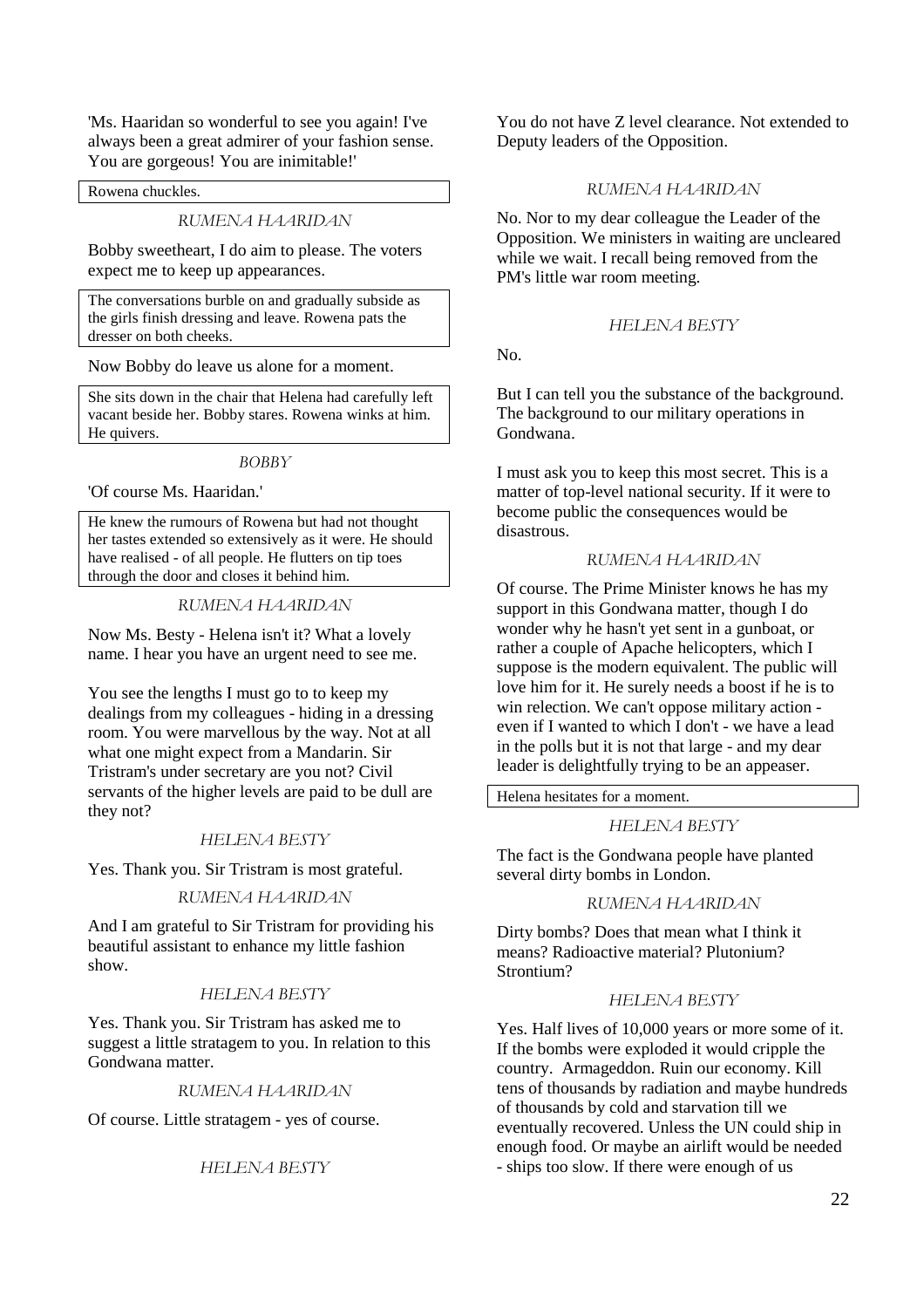Mandarins alive to maintain civil society and organize the evacuation and distribution. I have to think about it but I wish I didn't.

We would become a third world poor country for decades.

Rumena absorbs this informnation - lights darken and shadows intensify

#### **No. 19a- Intermezzo Seven**

*RUMENA HAARIDAN* 

Sending a gunboat not a good idea then?

*HELENA BESTY* 

The PM wants to use a nuke instead.

#### *RUMENA HAARIDAN*

What! I always thought he fancied himself as Napoleon.

#### *HELENA BESTY*

Purely a demonstration - fry a few sardines a few miles off the coast as he puts it.

#### *RUMENA HAARIDAN*

Supposing that does not intimidate the Great Gondwana Leader? What then? Armageddon?

*HELENA BESTY* 

Quite. Is there anything you can do to change his mind? The matter is most urgent. We are prepared to countence any tactic that might - shall we say intimidate the PM- and prevent Armageddon.

Rumena smiles. Her black eyes grow blacker, sucking in all light and allowing none to escape, as though gravity had assumed infinite proportions around her. The room appears to grow dark as power seems to drain from the lights

#### *RUMENA HAARIDAN*

I think there may be a little something that I could try.

I hear Sir Tristram will be retiring soon. His position as Cabinet Secretary will become briefly vacant. The Prime Minister should indeed be overwhelmingly grateful. Not beyond the bounds of possibility that he - or she - might stretch out his - or her - arm for a long reach inside the promotion procedure. It is not unheard for a rising star to skip two levels.

blackout tabs in

#### **No. 19b- Intermezzo Seven**

## **Scene 3**

*The War Room - the boardroom table has gone many maps - the military stand around a coms device which Captain Bobbitt is handling.They are talking in clipped tones. We also see a dirty dishevelled Royal Marine Captain in battledress crouching over his coms device from a hilltop in Gondwana with tanks visible on the plain below.* 

Major General Hapstead enters

#### *MAJOR-GENERAL*

I've now got four admirals and one air-vice marshal in the next room, along with the Defense Minister and his posse.

#### *GENERAL SIR JOCK STIRRUP*

Yes. Amazing how the command chain thickens. Bugger's muddle if we are not careful. I want to keep the Navy out of it till we are clearer.

#### *MAJOR-GENERAL*

MI5 is here - she wants to report.

*GENERAL SIR JOCK STIRRUP* 

We'll have MI5 - the rest in a minute.

Major General Hapstead brings in the head of MI5

*HEAD OF MI5* 

Good Morning General.

*GENERAL SIR JOCK STIRRUP* 

Well?

#### *HEAD OF MI5*

My outfit has now managed to find a couple of the dirty bombs. Destructive capability is as reported. The search is unfortunately much hampered by the PM's insistence that the matter be kept secret to avoid panic.

*GENERAL SIR JOCK STIRRUP* 

Yes.

to Bobbitt

Have you got coms yet?

#### *CAPTAIN JILL BOBBITT*

Yes sir. I have encrypted communication with a Royal Marine Commando Captain on the ground in South Gondwana. He has deployed from the frigate with twenty-two men as ordered by yourself sir.. Fifty-five miles by Apache helicopter from the ship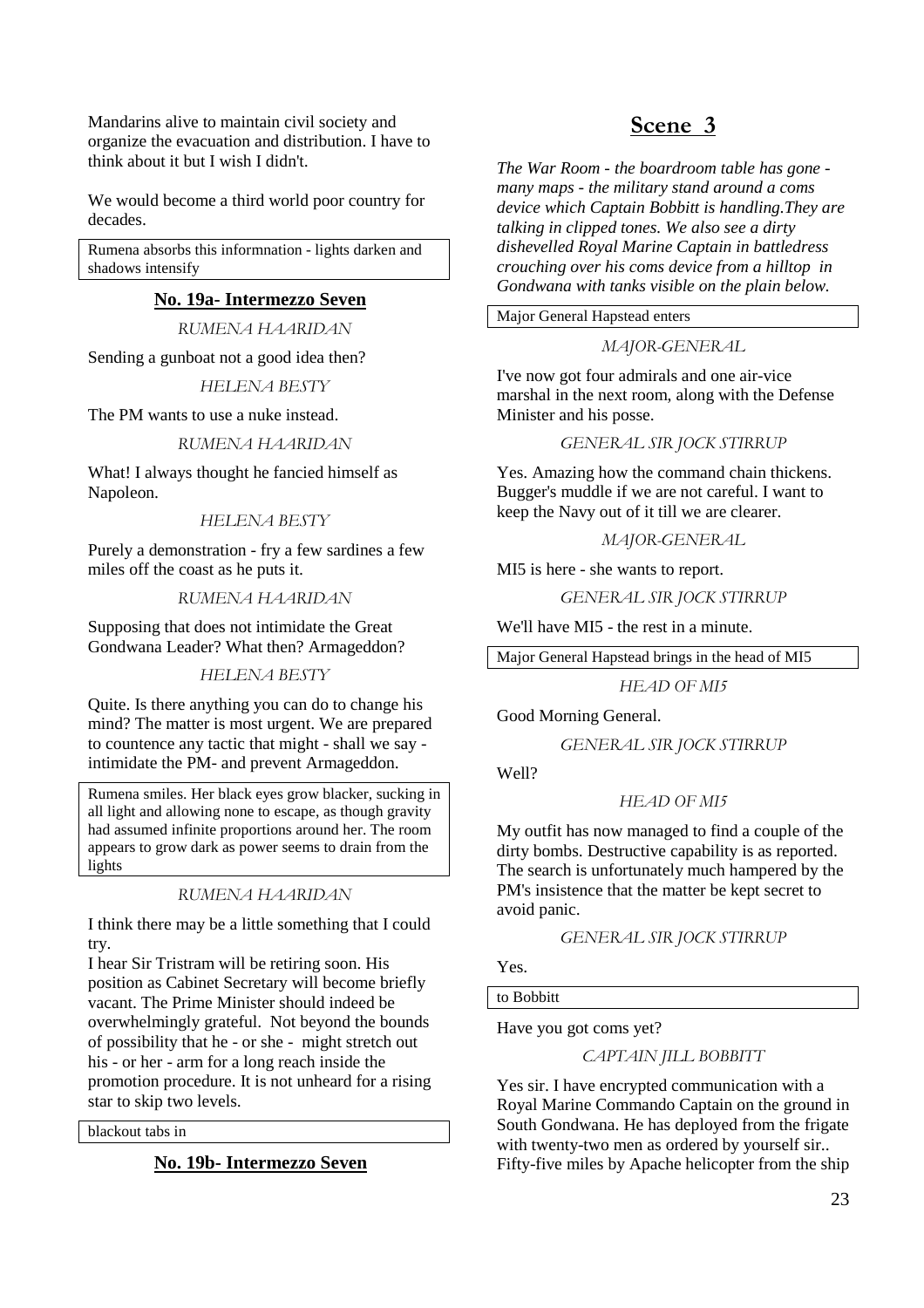to the shore and eighteen miles on foot. He has a hilltop position with a good view overlooking the enemy base.. Apparently some five miles distant on the plain below.

Gen Sir J leans in to the coms device as Bobbit turns up the dial.

*GENERAL SIR JOCK STIRRUP* 

What can he see? Update him with the SAS deployment.

#### **No. 20 Radio music**

#### *CAPTAIN JILL BOBBITT*

(speaking clearly but with difficulty over the com link noises )

Delta Two Delta Two this is Stingray - Acknowledge Over.

*ROYAL MARINE COMMANDO CAPTAIN* 

(speaking clearly but with difficulty over the com link noises )

Stringray this is Delta Two Over.

CAPTAIN JILL

**BOBBITT** 

Captain - update sitrep visuals. You're on loudspeaker with General Stirrup.

*ROYAL MARINE COMMANDO CAPTAIN* 

I have a good sight of the main body of the enemy from my hilltop - I can see fifteen tanks and all the Apaches drawn up just outside the oilfield buildings. Probably five thousand heavily armed infantry in this location, the others must be enjoying themselves in the local township.

*CAPTAIN JILL BOBBITT* 

Thank you Captain. You can expect the SAS two hours after dark. Maintain cover and get some rest.

*ROYAL MARINE COMMANDO CAPTAIN* 

Wilco Stingray. Out.

*GENERAL SIR JOCK STIRRUP* 

to an SAS colonel who is standing by

Colonel. Give me your plan of deployment

*SAS COLONEL* 

A ten man SAS squad will drop by parachute as soon as night falls, some five miles away, then join the marines on the ground. Another twenty will drop by the shore, together with anti-tank weapons, to be ferried onwards by the frigate's Apache. The odds are impossible General.

*(beat)* My men will attack if ordered. *(beat)* I will give the command if ordered.

*GENERAL SIR JOCK STIRRUP* 

Yes. We none if us like it Colonel. I'm about to alert the Navy. It is entirely possible they will be ordered to launch a nuclear strike as a demonstration on the coast. Make sure your men are well clear of the coast by 1800.

#### *SAS COLONEL*

(salutes and leaves). Y'Sir.

#### *HEAD OF MI5*

Security is being compromised. More and more people now know the situation. The press have reporters in Gondwana and are screaming for action to rescue captured British citizens. The majority of the press certainly want war; only the 'Guardian' wants what it calls 'negotiation' and others label 'appeasement'.

#### *GENERAL SIR JOCK STIRRUP*

Yes. General Hapstead please invite the Navy to join us.

all freeze - lights to black as music starts immediately

#### **No. 21 Intermezzo Eight**

## **Scene 4**

 *Sir Tristram's office in Whitehall. A deep yellow shaft of dusty sunlight angles through the tall windows and falls across a large old fashioned desk. Three mandarins are in gloomy conference around Sir Tristram's desk.* 

#### *SIR TRISTRAM*

My dears - I'm afraid we must face the fact that our little attempts at bribery, lying and blackmail have proved ineffective.

#### *SIR NORMAN*

We seem to have lost our touch.

*SIR TRISTRAM* 

Quite.

*HELENA BESTY* 

Shall I summarise Sir Tristram?

*SIR TRISTRAM* 

#### Please do.

*HELENA BESTY*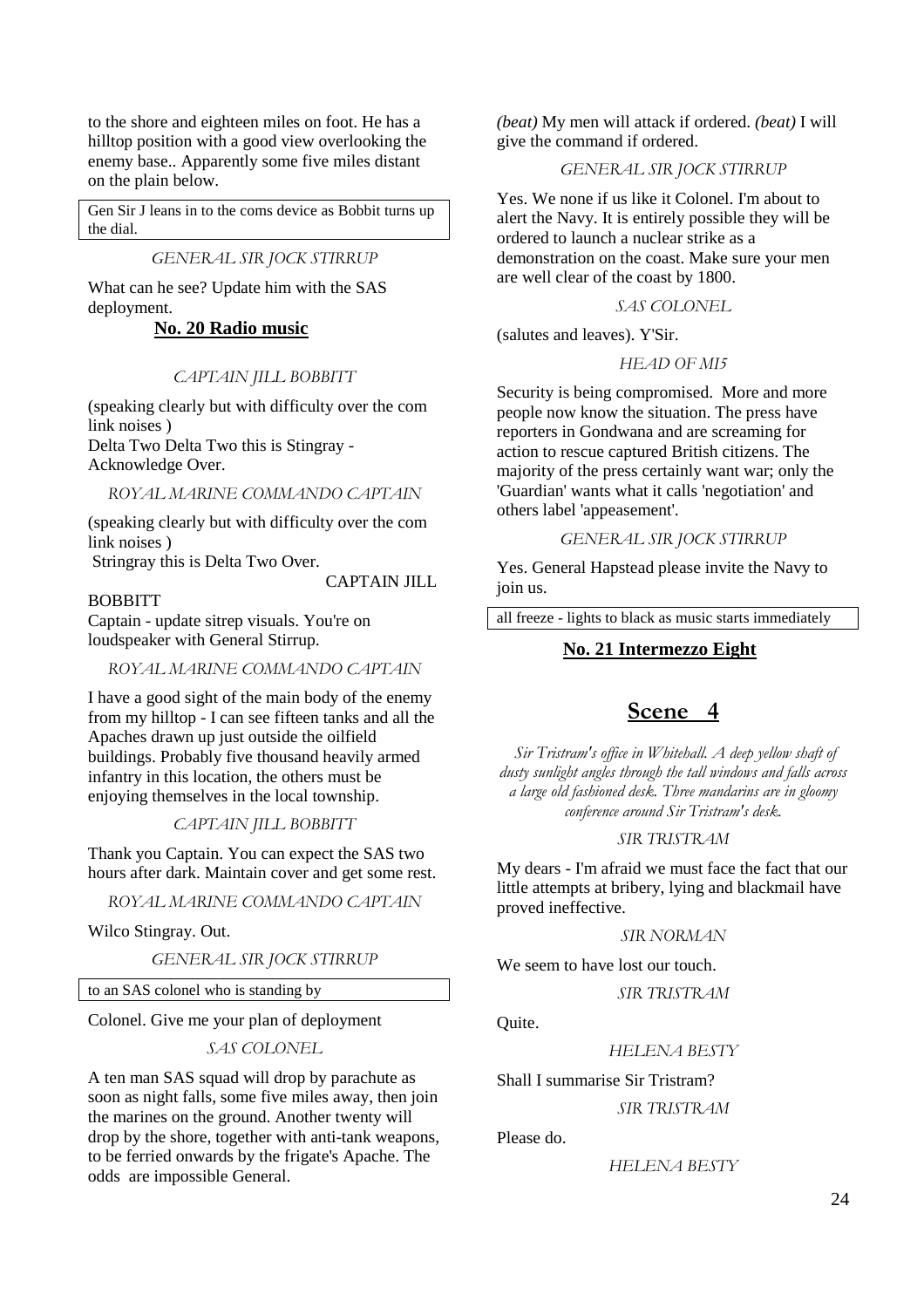One. Your inducements to the Gondwana President have not been taken up. Two. Your false assertion that they had been taken up has not had any effect on the Prime Minister's warlike disposition. Three. My attempted pressure on the PM has failed. I apologise for the farcical nature of the failure. *(beat)*

Four. We have released top secret information to the Deputy Leader of the Opposition in the hope that she may make use of it to influence the PM.

#### *SIR NORMAN*

*(beat)* Bribery, lying and blackmail having failed we are now trying treason.

*SIR TRISTRAM* 

Quite.

*SIR NORMAN* 

For the greater good.

*SIR TRISTRAM* 

Quite.

*HELENA BESTY* 

Quite.

## **No. 22 Mandarin's Dilemma**

We are the sea-green incorruptibles, Servants of the Crown. To us a bribe is quite contemptible, All corruption we disown.

Not for us the foreign holiday, Not for us the stuffed envelope, Not for us the high-class call-girls, Not for us the furtive grope.

And yet for us to do our duty, Peace and order to maintain, We must lie and cheat and blackmail, Not once but twice and thrice again.

This indeed is our dilemma, This indeed is what we face. Our reward is in a small way, To be the saviours of our race.

## **Scene 5**

*Later that night. A corridor of power adjacent to the lobby of the House of Commons. A cleaner is polishing the floor with mop and bucket. Rumena Haaridan enters and talks to the cleaner. Jemima Peacegirdle enters with her producer, then leaves the producer to go across to Rumena.* 

#### *RUMENA HAARIDAN*

Good evening my pet.

*JEMIMA PEACEGIRDLE* 

I got your text. You need to see me urgently.

*RUMENA HAARIDAN* 

Yes. I want you to place another little tidbit of news before the great British public. Should make them choke over their cornflakes as they decide which way to vote later in the day. Timing is crucial. It's a matter of a bomb threat - no ordinary bomb.

I will also give you an exclusive on a rather surprising change of Prime Minister that I fully expect to see materialise.

*JEMIMA PEACEGIRDLE* 

You think your party will win, despite its line on appeasement?

#### *RUMENA HAARIDAN*

(deliberately) Whichever party wins I think there will be a majority in the House for urgent and decisive action. (beat) It is merely a matter of who leads that majority.

#### *JEMIMA PEACEGIRDLE*

I don't follow.

#### *RUMENA HAARIDAN*

Stay close to me my pet. All will be revealed.

Rumena exits and Jemima stares after her in puzzlement. Blackout

#### **No. 23 Intermezzo Nine**

## **Scene 6**

*Later that night. Rumena Haaridan's office.*

Rumena Haaridan enters her office and moves around the room turning down the lights. She plumps the cushions on the large sofa prominently positioned in the centre of the room. Its back visible in the light but its front obscured in the darkness. The little office desk and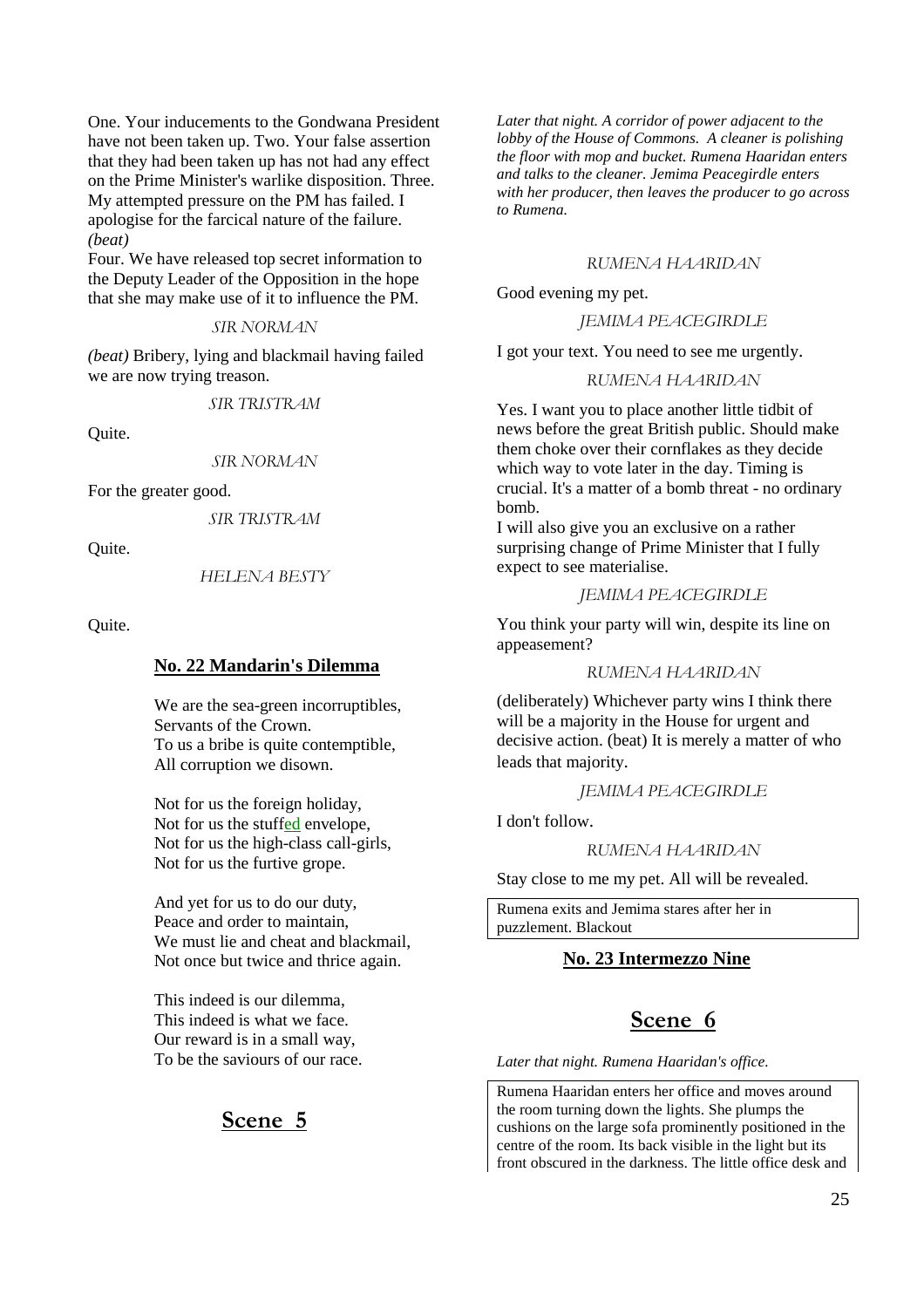attendant chair is set off to one side, apparently of minor importance in her scheme of things. Satisfied at last with the ambience she pours herself a drink - something pink in a long slim cocktail glass, and lies back on the sofa, displaying her legs to the door through which she knew Gordon Blackead would soon appear. This routine she had played many times. Gordon Blackead, however, might prove a harder nut to crack than most of those on her long list of cracked nuts.

The door opens. In comes the cleaning lady carrying a bucket and mop and with a camera case dangling from her shoulder. Rumena waves at the drinks cabinet and the cleaning lady goes over and pours herself a drink, downing it in one swig. Then going through into the little annexe and closing the door gently.

The door opens again. Gordon Blackead comes through. He sidles around the door to be met by Rumena's legs, which he studies intently. Then Rumena's head arises into view.

#### *RUMENA HAARIDAN*

Hello Gordon. Thank you so much for meeting me here. So much more comfortable for us both and away from prying eyes.'

#### *GORDON BLACKEAD*

This matter is most secret. No word of our agreement must get out'.

#### *RUMENA HAARIDAN*

Of course. I understand completely. A most appalling situation. The country must stand together. You and I Gordon - we are the country. If we stand together then all will be well.'

#### *GORDON BLACKEAD*

Thank you. Indeed - the country must stand up for itself. Her Majesty's Government can not give in to the aggression of petty dictators. The last government - your lot - ran down our armed services to such an extent that we can not act decisively with conventional arms - the Americans are uncharacteristically non-belligerent under the direction of that mad born-again moose-shooting female - too many American oil firms in Gondwana I suppose - they will not help'.

Rumena has undraped herself from the sofa, poured the PM a drink - a large heavy tumbler of whisky with just a splash of soda - hands it to him and drapes herself around him, taking off his jacket and tie.

Indeed there is a faction in the intelligence community that suspects they may be partly the cause of this invasion. Our recourse must be a nuclear one - merely a demonstration off the coast.'

#### *RUMENA HAARIDAN*

What if the demo fails to achieve the required withdrawal.'

#### **Music No. 24 The Seduction**

*GORDON BLACKEAD* 

The PM's eyes glitter with Napoleonic fire. He takes a large swallow from his drink, coughs as the power of the liquor hits him, and allows himself to be taken down to the sofa.

> Nobody calls my bluff and gets away with it.

He continues invisibly from the depths, his speech punctuated by the sound of his shoes coming off and being dropped on the floor.

> I need you to split your party after the election and join with me in a pro-war coalition in the House. My party will no doubt split as well, but together we will have a majority against appeasement.'

More intimate bits of clothing appear over the top of the sofa. Evidently the coalition is already being formed.

> I've worked out ... the numbers.... very carefully. With the majority... we can do...anything we ....want.

#### *RUMENA HAARIDAN*

Yes Gordon. I agree. I'll do it. It will be my pleasure to see my leader possibly winning the election but not gaining power. Ghastly bitch! I have a large enough following in the Party. Many more hawks will join us. I'm sure it will work.'

#### *GORDON BLACKEAD*

You will of course be Deputy Prime Minister, under me as PM.'

*RUMENA HAARIDAN* 

I'm sure I shall enjoy being underneath you Gordon'.

Ensuing sounds verify that notion, as the sofa rocks and bounces. The annexe door opens a crack. The cleaning lady creeps out with her video camera and quietly films the proceedings.

## **Scene 7**

*A box for the Ballet at the Opera House*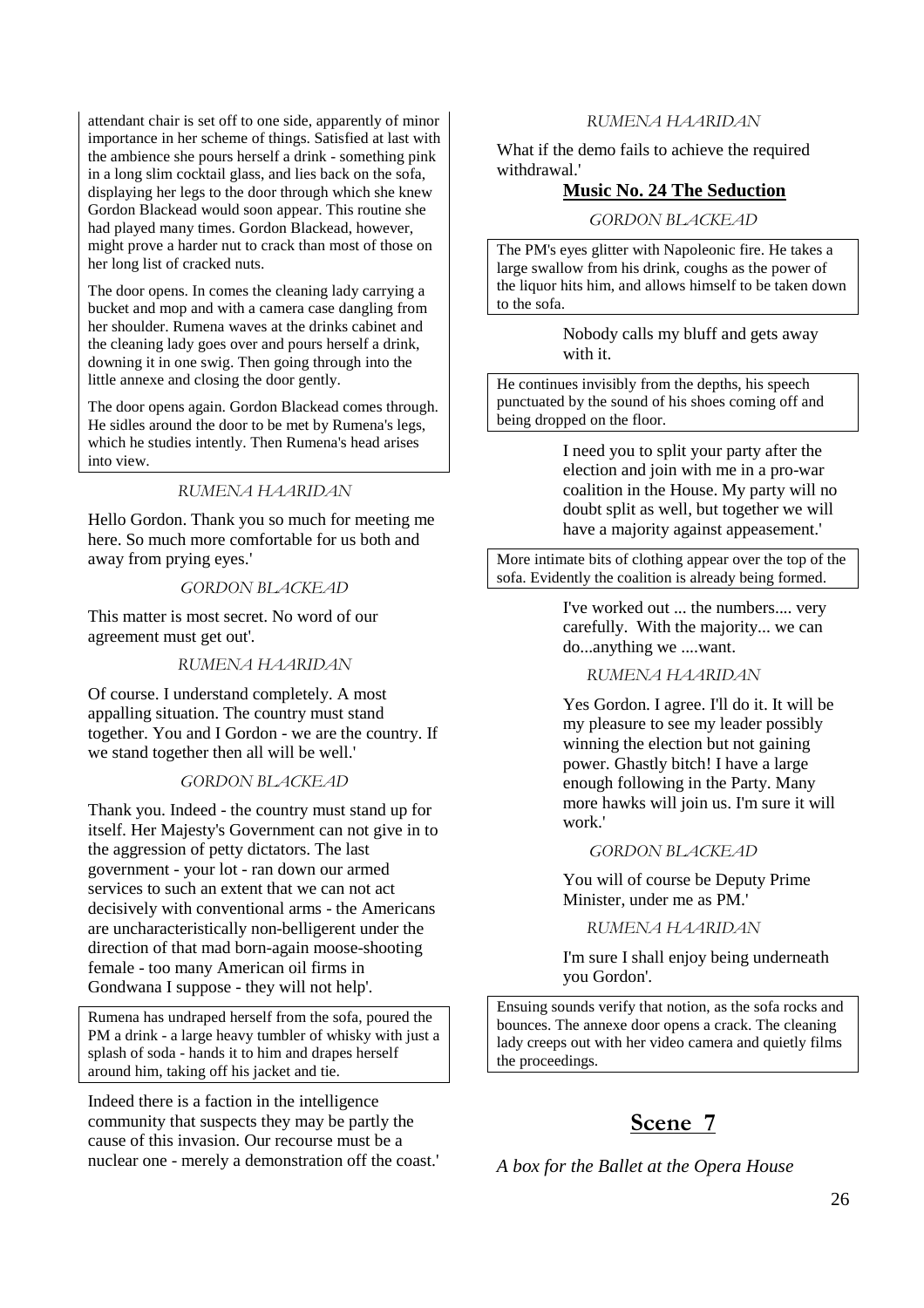## **Music No. 25a Ballet on the Brink**

It is the evening of election day. Sir Tristram has escaped from his duties at the side of the PM and avaunted to the ballet. His companion in the secluded box at the Opera House is Sir Norman. He is perusing his programme as the orchestra tunes up and helping himself to the hors d'oevres being set out by a waitress. Sir Tristram lifts his champagne glass to his nose and sniffs the perfume of the bubbles through his aquiline nostrils. A small smile comes over his worried face.

#### *SIR NORMAN*

This will be my fifteenth election night - I must have spent the last five with you old boy - here at the ballet.

#### *SIR TRISTRAM*

Life's small pleasures remain.

#### *SIR NORMAN*

So they do, old boy. Though at these prices I hesitate to call vintage Bollinger a small pleasure! One must make full use of one's free ticket privileges, of course - another pleasure to see our beautiful Prima Ballerina Assoluta again - but one wonders why she picks this modern stuff to perform.

#### *SIR TRISTRAM*

Oh its danceable enough. It will serve its purpose if it blots out the progress of the masses through the ballot boxes as it is endlessly regurgitated by those ghastly TV pundits.

#### *SIR NORMAN*

Do you remember those Gilbert and Sullivan operettas we did at school? You were in upper school as I recall when I made my appearances. I played a girl in most of them. The orchestra tuning up always reminds me.

#### *SIR TRISTRAM*

Oh indeed I do recall your sweet painted cheeks. My dreams are haunted yet.

#### *SIR NORMAN*

Those were the days.

#### *SIR TRISTRAM*

Oh indeed.

The TV news reader wallahs of those days had all been in the war hadn't they? Majors and Wing-Commanders most of them. They had gravitas. Not like these panicking ninnies. Buzzing like bluearsed flies.

#### *SIR NORMAN*

Yes, the leak of the dirty bomb danger has paralysed their brains while simultaneously galvanizing their jawbones.

But one can't entirely blame their panic. There won't be many more little pleasures if the bombs go off and that stuff is spread around the City.

I envy you your retirement. I have to stay in town. They have prepared me a little bunk in the Foreign Office bunker. I'm afraid we expect the worst.

#### *SIR TRISTRAM*

Lucky you. I shall be tucked up in my Cotswold cottage and free of all care when whoever heads the new Government takes over tomorrow. One prays to avert a hung Parliament. My successor is Helena Besty as you know. The PM insisted she be jumped up three ranks - she was his choice, nobody else would do. But she has no experience of hung Parliaments.

#### *SIR NORMAN*

To be fair old boy neither do most of us. The wisdom of the electorate is inscrutable. We shuffle the cards and they deal us a hand. Every once in a blue moon it is a Royal Straight Flush!

Music swells as the overture starts. The two men lean back in their seats and prepare to enjoy the splendid sight of their favourite performing with her troupe.

#### **Music No. 25b Ballet on the Brink**

How fortunate we are in our club ethos; How lucky that we understand each other's mind; How smoothly we together run the country, (And much of the rest of the world), dignified hi five How strongly do our Mandarin ties us bind. What comfort do we draw from long association, What pleasure from our mutual taste in

art,

What fun we have when we see 'Giselle' together,

What laughter when at last we part; (After a long evening).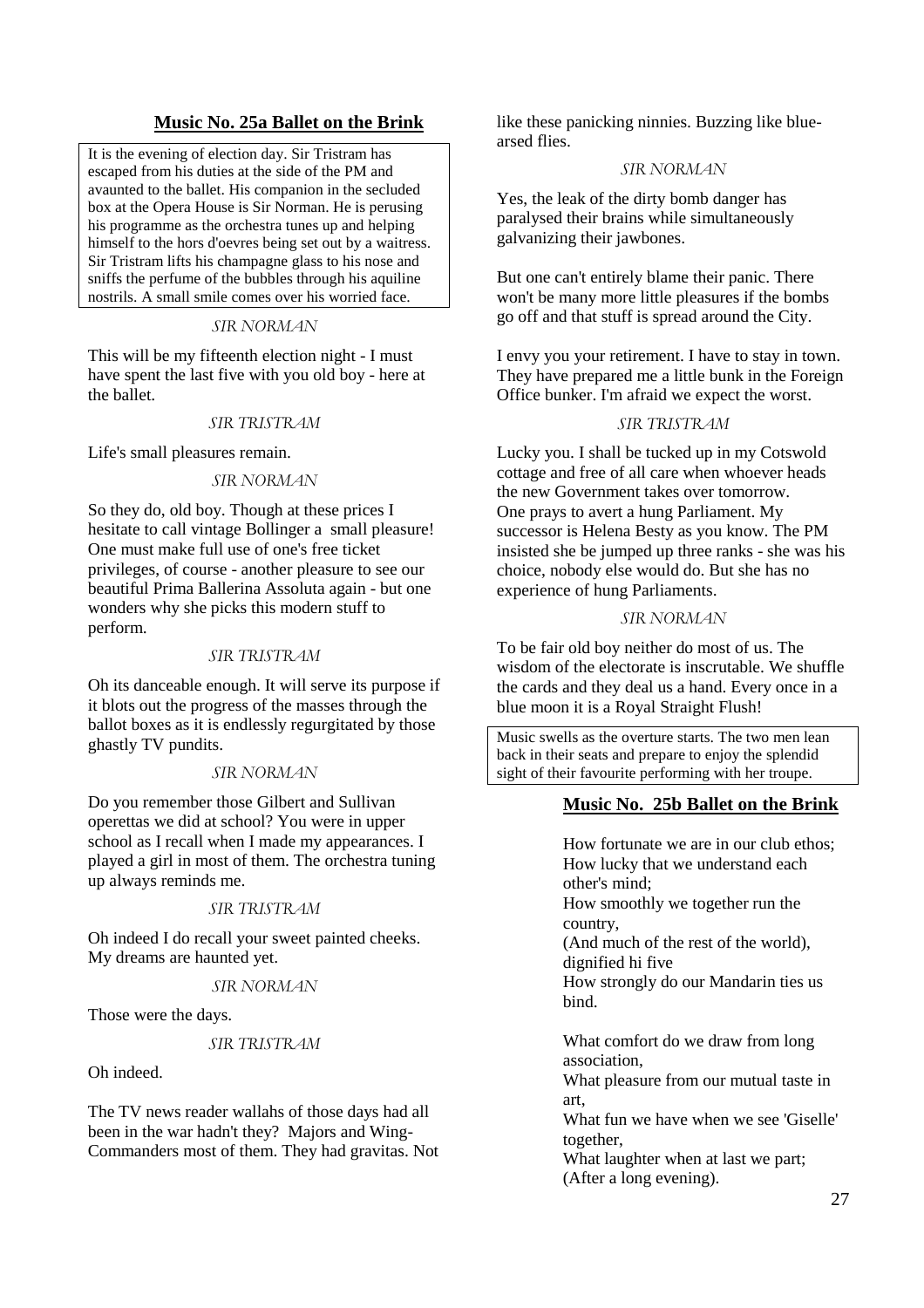Let other countries rulers be corrupt, Let them cheat and fiddle fit to bust, Let this Kingdom's subjects trust in us; (We just need a little diplomacy).

## **Scene 8**

Once again the sweet smell of House of Commons antiseptic floor cleaner mingled with aromatic wax wood polish. The Commons lobby corridor is crowded with MPs jostling to be interviewed for the TV cameras. Journalists buzz. Such is the crush and excitement that the floor polish is now overwhelmed by the pungent odour of anti-sweat preparations, as the crowd pushes and yells. The TV crew dance excitedly as Jemima Peacegirdle prepares for her morning anchor session after a long night of election results.

#### **No 26 'It's just another day'**

To us it's just another day, All work and for very little pay.

Jemima's still a bird of prey

She's an eagle. Ripping out the hearts of politicians She's a vulture Picking through the bones of politicians

Boop de boop boop de boop

We're still here to plug and play

Democracy! Although they argue constantly Who's got the best policy It's better than autocracy

Boop de boop boop de boop

#### *TV PRODUCER*

We're live in 54321 - go news anchor!

*JEMIMA PEACEGIRDLE*

Good morning Britain. As we wake up to the election result it is clear that there will be a hung parliament and the need for a coalition. Events are moving swiftly

GB enters, is greeted by makup girl, sat in chair and powdered

with the added complications of the news from Gondwana over the crisis with British hostages, the rumours of dirty bombs in London streets and possible British armed action. The morning papers have too much news for one headline.

GB has bib removed and is stood up, camera swings to him

> I'm with the Prime Minister Mr Gordon Blackead.

*GORDON BLACKEAD* 

Good morning Jemima.

*JEMIMA PEACEGIRDLE*

 Good morning sir. What are your plans for forming a goverment?

*GORDON BLACKEAD* 

The British public have not given my party a majority to govern - and in particular they have rejected me as leader. I shall therefore be resigning forthwith. It will be up to my successor as party leader to negotiate a coalition. I have no more to say.

walks off.

*JEMIMA PEACEGIRDLE*

Thank you sir... I ... er...er... back to the studio

stands dumb before the live camera

*TV PRODUCER* 

and we're out!

blackout - time passes -

#### **No 27a Intermezzo Ten**

## **Scene 9**

 lights up . The Commons lobby is crowded with MPs being interviwed for the TV cameras. Journalist buzz.and HB enters the lobby corridor. Helena has her cellphone to her ear. She turns to Bernard who is close at her side.

#### *HELENA BESTY*

'Bernard you are wonderful. It all worked like a charm. Gordon has now left the Palace after his resignation was accepted and Rumena is on her way to meet Her Majesty and kiss hands. She has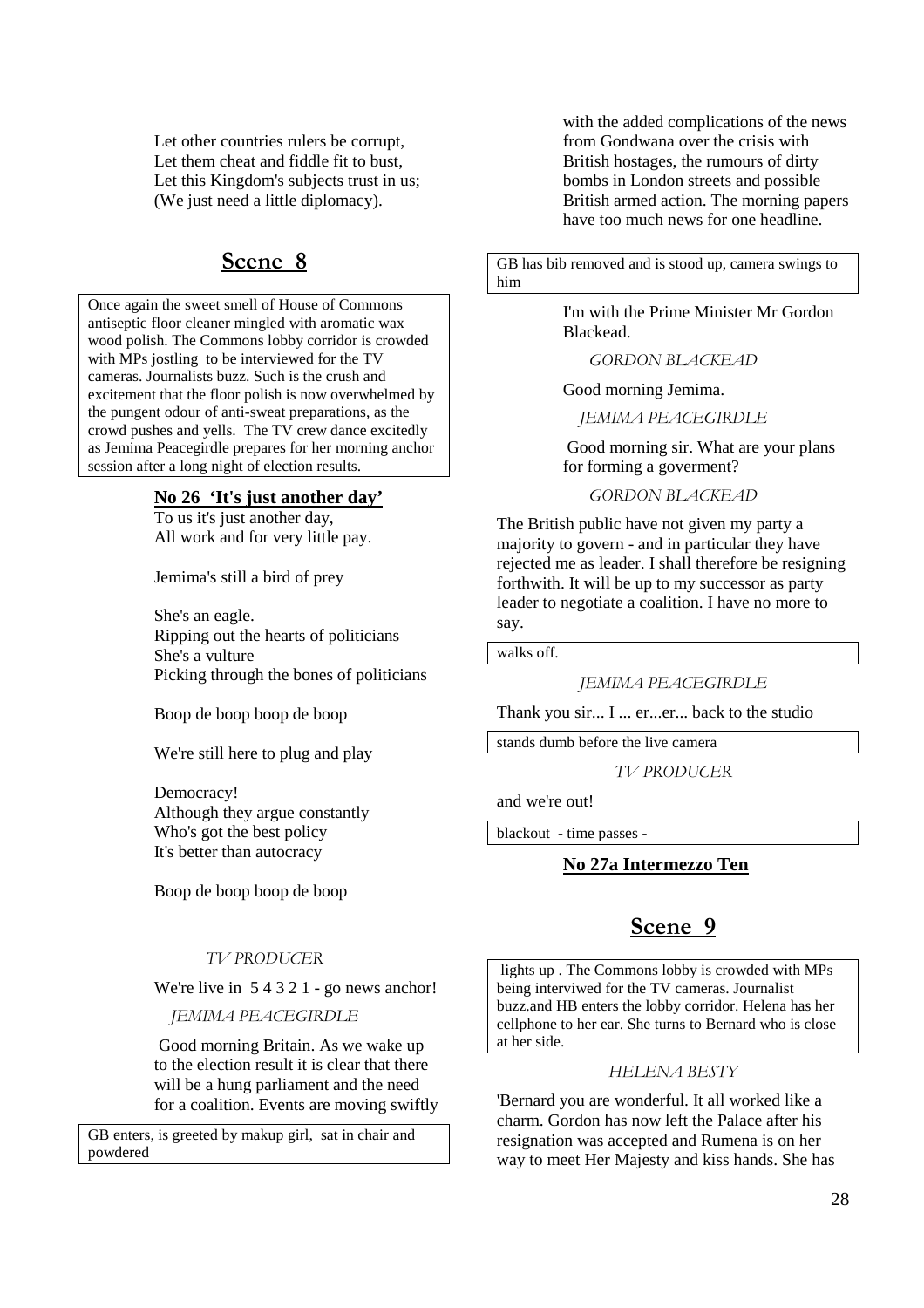managed to form a coalition with elements of all parties and now commans a majority. She will be the new PM in a matter of minutes. The electoral turnout and the defections gave her the advantage. And I think I love you'

#### *BERNARD HAPLESSER*

'I know I love you'

#### *HELENA BESTY*

'Is it the aura of power that surrounds the youngest ever Chief Secretary to the Cabinet?'

#### *BERNARD HAPLESSER*

'Perhaps. More likely the aura of Chanel No 5 that wafts from behind your dainty ears.'

#### *HELENA BESTY*

'Bernard stop it! People will notice us.'

#### *BERNARD HAPLESSER*

'What's a bit of sex among civil servants? The public might appreciate our being alive. The Cabinet Secretary will need to get used to being noticed'.

#### *HELENA BESTY*

'I have to set an example.'

*BERNARD HAPLESSER* 

'I must admit, old Sir Tristram was something of an atribiliar sea-green incorruptible.'

#### *HELENA BESTY*

'What.'

#### *BERNARD HAPLESSER*

'Carlyle - of Robespierre.'

#### *HELENA BESTY*

'Oh yes... the extraordinary thing is that The Great Gondwana Leader has now actually withdrawn his troops. Amazing that Sir Norman's offer of places at Benenden for his daughters actually worked at last.'

#### *BERNARD HAPLESSER*

'Probably that was what it was all about in the first place. The real stroke of luck is the Great Leader's unfortunate prostate trouble that required him to visit Harley Street for an extended stay. He could hardly visit Harley Street while his country was at war with us! His misfortune is our good fortune.

Bernard looks around at the mob before the TV cameras.

'Do you really think Gordon would have attacked them with a nuke?'

#### *HELENA BESTY*

'We shall never know thank God.'

#### *BERNARD HAPLESSER*

'Now you have to deal with Rumena - and she is even more ambitious that Gordon was.'

Helena's brow furrows.

#### *HELENA BESTY*

'Yes indeed. Momentarily my ambition is satisfied by attaining the top of our particular greasy pole one hopes the same is true of her.'

The news of the change of Prime Minister has now reached the journalists and MPs. who enter in chattering groips The level of excitement increases still further as Helena exits down the corridor of power, Bernard following behind.

#### **No 27b Intermezzo Ten**

## **Scene 10**

#### *The House of Commons*

The floor of the Chamber is crowded to overflowing with many new MPs and the rump of the old guard. Rumena's splitting of both parties and forming an antiwar coalition is causing great confusion. Rather than two sides to the House there need to be four at least to accomodate the changed allegiances. Much pushing and shoving from the displaced and the confused.

#### *SPEAKER*

Order, order! Honourable members must accomodate themselves to the new arrangements. No doubt new alliances will be formed and our ancient two party layout will reassert itself. The Prime Minister, Ms. Rumena Haaridan!

Rumena is squeezed in tightly on the front bench between her eager supporters. She wears a little black suit cut very tight, with a very short skirt. She wriggles out, performing miracles of agility in keeping her knees together in ladylike fashion, and sashays to the despatch box. She smiles steadily at the TV camera, holding her gaze until the camera operator changes focus from her knees to her face.

#### *RUMENA HAARIDAN*

Thank you Mr. Speaker. I would like to thank all my supporters in this House and in the country who have showed they are against war and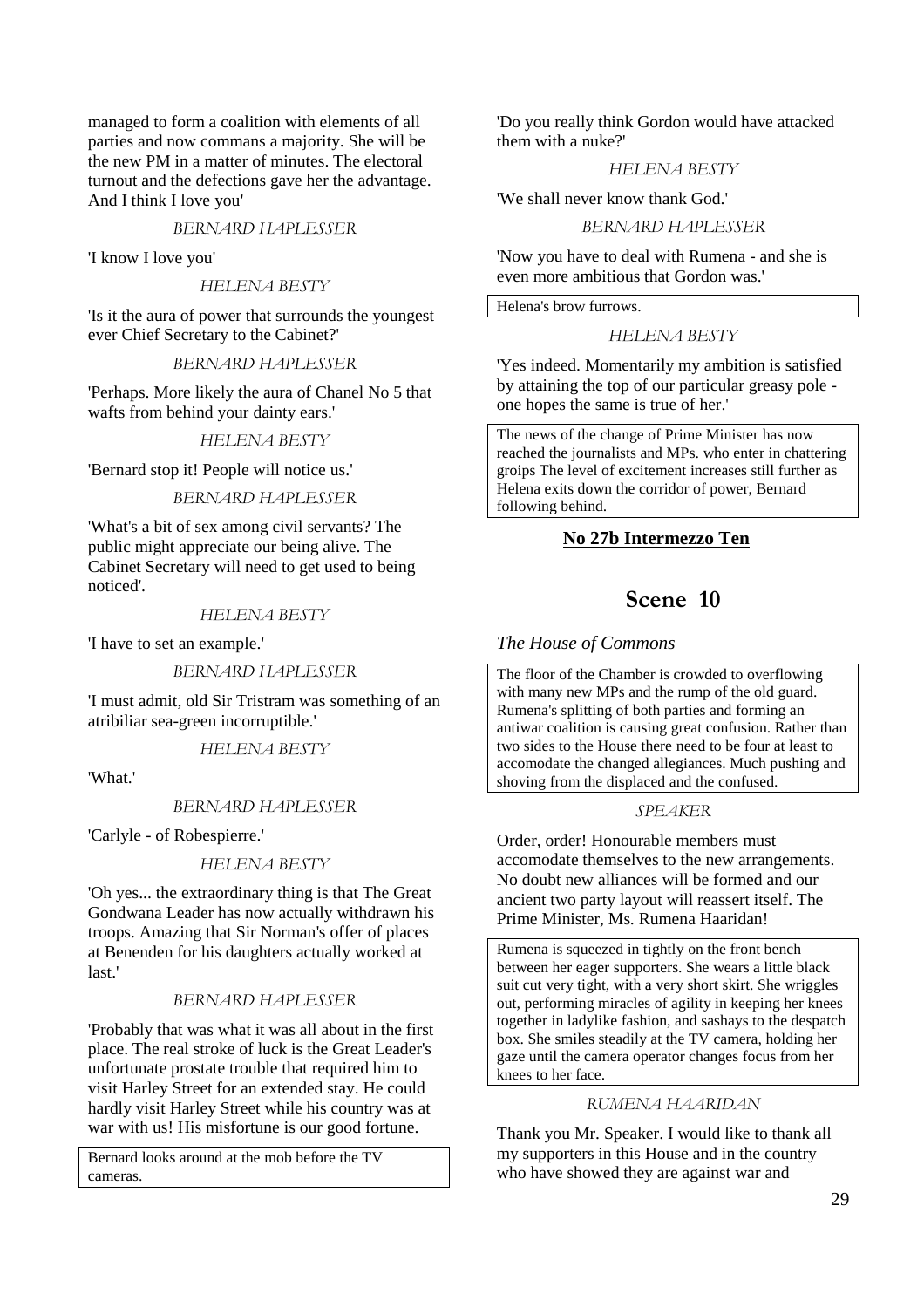barbarity by electing me to this high office of State.

Howls from the opposition - now on all sides - cheers from her supporters - also on all sides. Scuffles and shovings intensify. One or two fights break out.

*SPEAKER* 

Order, order! The members will cease behaving as animals at feeding time. The Prime Minister!

#### *RUMENA HAARIDAN*

The house will know of the latest news from Gondwana. All troops have been withdrawn from the oilfields in our protected territory. The President of that great country is now undergoing treatment for his unfortunate complaint in Harley Street. He has our sympathy. I shall insist that he is cared for properly.

Another steady smile to the camera. Diverse reaction from the members according to their sex - the females wryly amused, the males wincing.

The house will also be pleased to hear that several suitcases of a toxic radioactive substance have been retrieved and are being taken to one of our power stations where they will contribute their substance to help in keeping our old people warm this winter.

She sits back down amid a storm of applause and catcalls.

#### *SPEAKER*

Order, order. The Leader of the Opposition!

Her one time leader, still the leader of the Opposition, now rises. The catcalls intensify - much hissing. A few barks.

#### *LEADER OF THE OPPOSITION*

Mr Speaker - I congratulate the Ms. Haaridan on her appointment as leader of the coalition government. She has succeeded in splitting two great parties with a proud history. History will be her judge. I commiserate with Mr. Gordon Blackead on his failure to form a government and his subsequent resignation. We would have gladly supported him in his resistance to aggression. How ironic that his new appointment as President of the International Monetary Fund will involve him in providing loans to Gondwana paid for in part by money extracted from the pockets of the British taxpayer!

Raucous laughter. The animal noises, now including whinneys, yappings, grunts and strange moans, intensify further.

#### **No. 28 - Animal chorus**

*CHORUS* 

This Mother of Parliaments Oh won't you please listen Was built to accommodate A two party system.

The electors have spoken-O please ask for hush - The hand they have dealt us Is a Royal Straight Flush.

Each party has split up Then each split again Can't think how to vote now We had better abstain.

*RUMENA HAARIDAN* 

The electors have spoken. I'm very good at poker. Fate has dealt the hand and history Will judge me the Kingdom's power broker

Chorus freeze. Lights down on the gauze and up on the office desk as Helena Besty turns the TV down.

Rumena Haaridan is still lit - like a waxwork.

## **Scene 11**

#### **No. 29 'Here I sit'**

*HELENA BESTY* 

Here I sit where Sir Tristram so recently sat;

My master and mentor has hung up his hat.

Propelled by my charms, some will say, To the top of ambitions' greasy pole.

Yes here I sit, and some of my juniors may hope I fall flat;

My Ministers mad dreams that I need to combat.

Propelled by my brains, if I may say, Which bade me achieve my high goal.

Bernard enters

Now here I sit